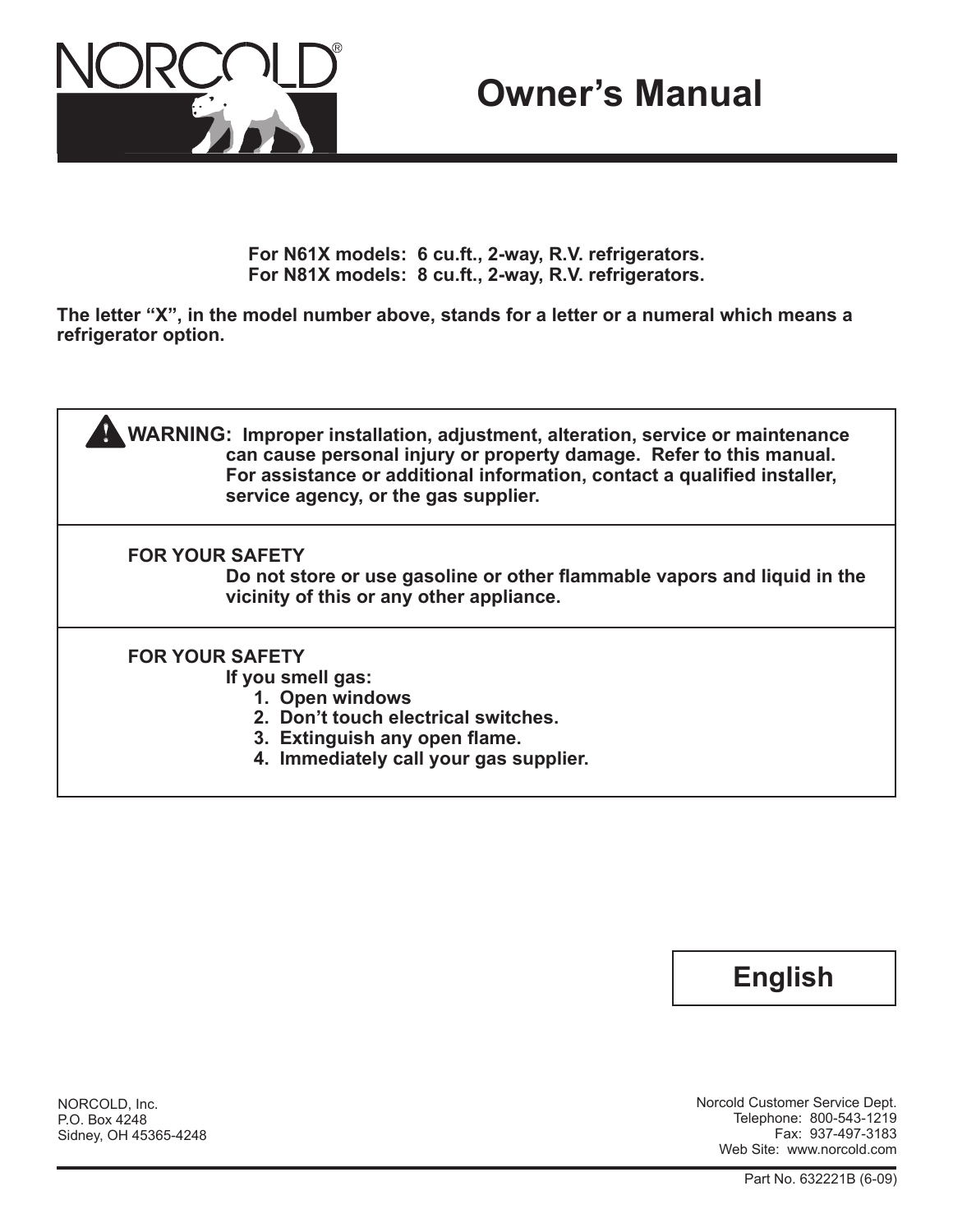### **Table of Contents**

For defined warranty terms, please see the one page warranty statement included in the product information packet.

| Removing air from the propane gas supply lines 5   |  |
|----------------------------------------------------|--|
| Set the controls to automatic mode operation5      |  |
| Set the controls to manual mode operation5         |  |
| Effect of High Altitude on Propane Gas Operation 6 |  |
|                                                    |  |
|                                                    |  |
|                                                    |  |
|                                                    |  |
|                                                    |  |
|                                                    |  |
|                                                    |  |
|                                                    |  |
|                                                    |  |
|                                                    |  |
|                                                    |  |
|                                                    |  |
|                                                    |  |
|                                                    |  |
|                                                    |  |
|                                                    |  |
|                                                    |  |

### **Safety Awareness**

Read this manual carefully and understand the contents before you use the refrigerator.

Be aware of possible safety hazards when you see the safety alert symbol on the refrigerator and in this manual. A signal word follows the safety alert symbol and identifies the danger of the hazard. Carefully read the descriptions of these signal words to fully know their meanings. They are for your safety.



**WARNING:** This signal word means a hazard, which if ignored, can cause dangerous personal injury, death, or much property damage.



**CAUTION:** This signal word means a hazard, which if ignored, can cause small personal injury or much property damage.

### **Safety Instructions**



- The storage of flammable materials behind or around the refrigerator creates a fire hazard. Do not use the area behind the refrigerator to store anything, especially flammable materials (gasoline, cleaning supplies, etc.)

- Do not remove the round ground prong from any of the AC power cords. Do not use a two prong adapter or an extension cord with any of the AC power cords.
- A circuit overload can result in an electrical fire if the wires and/or fuses are not the correct size. Use only the wire and fuse sizes as writtten in the "Installation Manual".
- Incorrect installation, adjustment, change to, or maintenance of this refrigerator can cause personal injury, property damage, or both. Have service and maintenance work done by your dealer or by an Norcold authorized service center.
- Disconnect both the AC and DC power sources before doing any maintenance work on the refrigerator. All service work on this refrigerator must be done by a qualified service technician.
- Do not bypass or change the refrigerator's electrical components or features.
- When you discard an appliance, remove all doors to prevent accidental entrapment and suffocation.
- Do not spray liquids near electrical outlets, connections, or the refrigerator components. Many liquids are electrically conductive and can cause a shock hazard, electrical shorts, and in some cases fire.
- The refrigerator cooling system is under pressure. Do not try to repair or to recharge a defective cooling system. The cooling system contains sodium chromate. The breathing of certain chromium compounds can cause cancer. The cooling system contents can cause severe skin and eye burns, and can ignite and burn with an intense flame. Do not bend, drop, weld, move, drill, puncture, or hit the cooling system.
- At regular intervals, make sure that the refrigerator flue the burner, the vent areas, and the ventilation air pathway between the vents are completely free from any flammable material or blockage. After a period of storage, it is especially important to check these areas for any flammable material or blockage caused by animals.



## **CAUTION:**

- The rear of the refrigerator has sharp edges and corners. To prevent cuts or abrasions when working on the refrigerator, be careful and wear cut resistant gloves.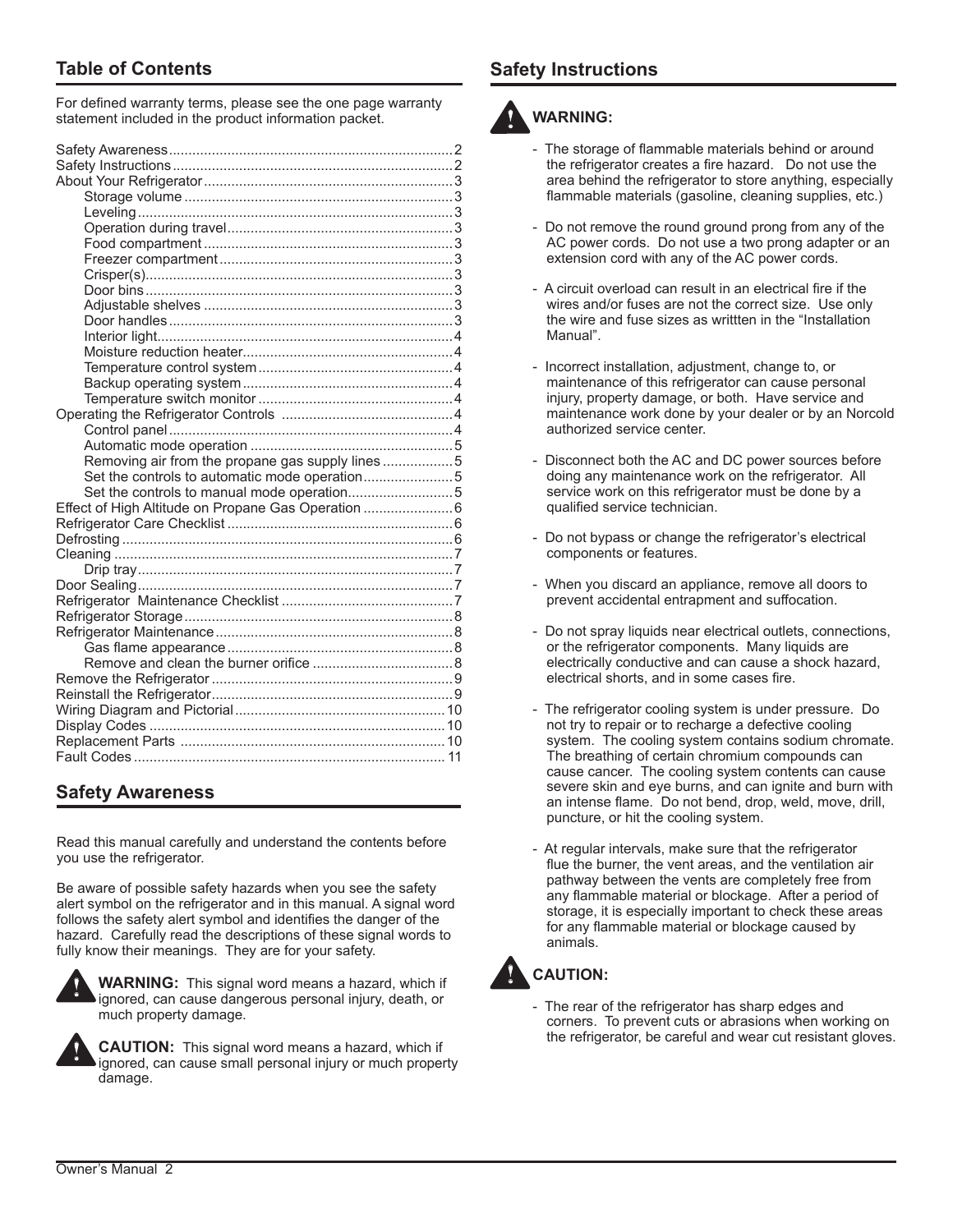### **Storage Volume:**

This refrigerator is made for storage of foods and frozen food and for making ice.

| Total capacity | N61X models    | N81X models    |
|----------------|----------------|----------------|
|                | 6.3 cubic feet | 7.5 cubic feet |

### **Leveling:**

**CAUTION:** The refrigerator is made to operate within 3° off level side-to-side and 6° off level front-to-back (as looking at the front of the refrigerator). Operating it at more than these limits can cause damage to the cooling system and create a risk of personal injury or property damage. Make sure the vehicle is level before you operate the refrigerator. **!**

#### **Operation during travel:**

While the refrigerator should be level when the vehicle is stopped, performance during travel is not usually effected.

#### **Food compartment:**

Start up the refrigerator and let it cool for eight hours before loading with food. If the refrigerator does not start to cool down after about two hours, contact your dealer or a Norcold authorized service center.

For the best cooling performance:

- Let air move freely inside the entire food compartment.
- Do not cover the shelves with plastic, paper, etc.

To decrease the amount of ice that collects on the cooling fins:

- Cover all liquids and moist foods.
- Let all hot foods cool before putting them in the refrigerator.
- Do not open the door any longer than necessary.

#### **Freezer compartment:**

The freezer compartment is made to keep pre-frozen food frozen and not to quick freeze food. Keep pre-frozen foods in the freezer compartment.

NOTE: Do not put other items on the ice tray while the water is freezing. The water freezes more rapidly if the thermostat is at the COLDEST position.

### **Crisper(s):**

The crisper(s) are located at the bottom of the fresh food compartment and supply a storage area to preserve fruit and vegetable freshness. Make sure that you always push the crispers fully in.

NOTE: Do not wash the crispers in a dishwasher. The crispers are not dishwasher safe.

#### **Door bins:**

You may put the door bins [52] of the freezer and fresh food compartment in a location that best meets your needs (see Art00989). To remove the bins, lift them over the locator and pull them forward. To install the bins, push them onto the locator.

NOTE: Do not wash the door bins and bin slides in a dishwasher. The door bins and bin slides are not dishwasher safe.

#### **Adjustable shelves:**

The shelves in the freezer and the fresh food compartment are made so you can remove them or move them.

To remove or move the shelf of the freezer:

- Pull the shelf forward out of the slot.
- Push it fully into the slot that you wish.

To remove or move each shelf of the fresh food compartment:

- Remove the screw from the retainer of each shelf at the rear of the refrigerator.
- Pull each shelf forward out of the slot.
- Push each shelf fully into the slot that you wish.
- Attach the retainer with the screw.

#### **Door handles:**

During travel, the door latch prevents the door from opening. When closing each door, push the door toward the refrigerator until you hear a "click" sound.

To open each door, pull the handle away from the refrigerator.

During storage, the storage latch prevents the door from completely closing. Use it to prevent odors when the refrigerator is stored for an extended period of time.

To operate the storage latch (see Art00991), open each door about 1/2 inch and push the storage latch [55] into the cutout [56] of the strike plate. Do not use the storage latch as a travel latch because the doors will not be fully closed.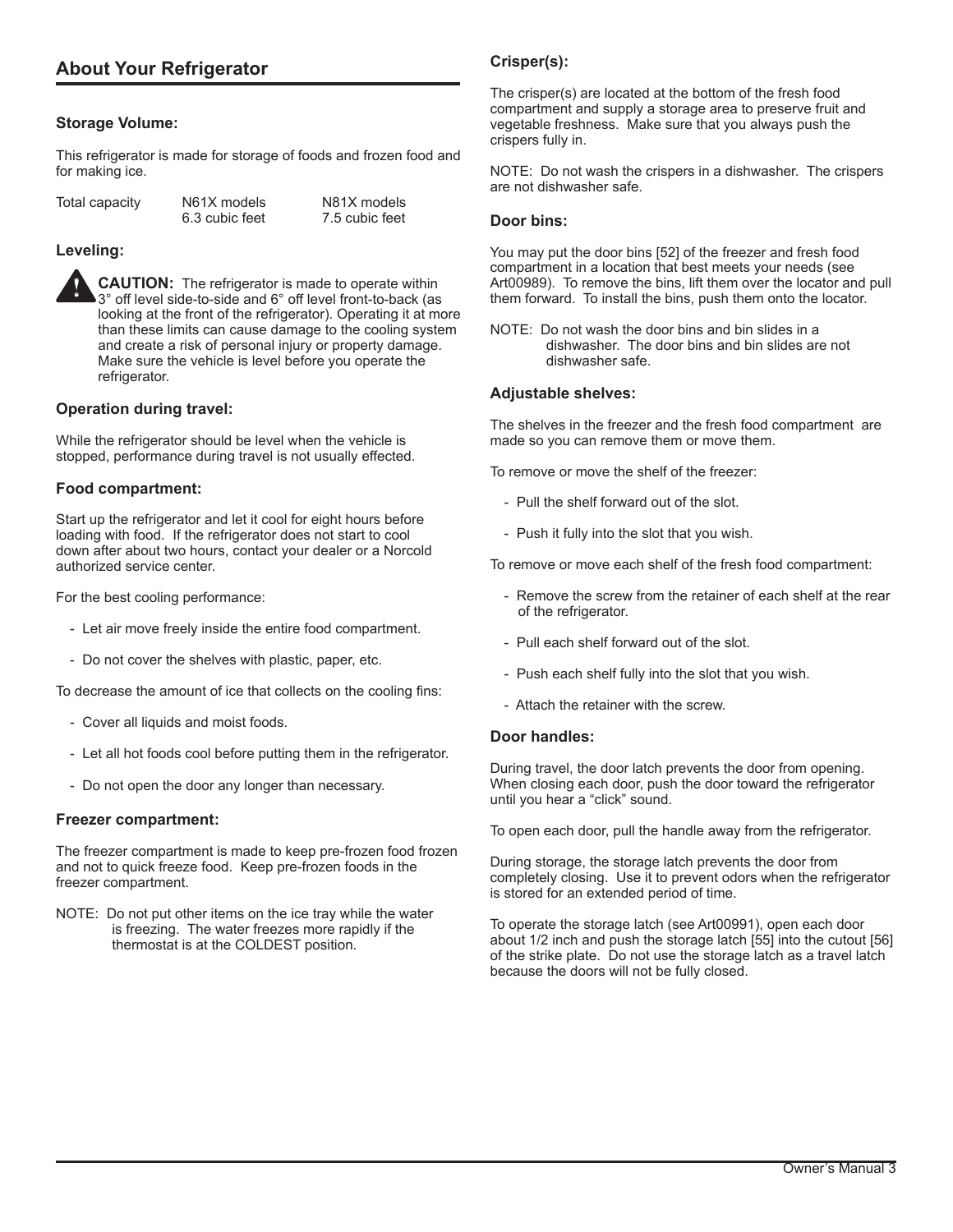### **Interior light:**

The interior light is at the top of the fresh food compartment. It comes on when the refrigerator is ON and the door is open. To replace the bulb:

- 1. Remove the DC power supply wires from the power board at the rear of the refrigerator.
- 2. To remove the cover [57] , push it toward the rear of the refrigerator (See Art00988).
- 3. Remove the light bulb [58] from the holder [59].
- NOTE: Use only a GE#214-2 bulb as the replacement bulb. This bulb is available at most retail automotive parts centers.
- 4. Install the replacement bulb.
- 5. Install the cover.
- 6. Connect the DC power supply wires to the power board at the rear of the refrigerator.

#### **Moisture reduction heater:**

The refrigerator has a heater that prevents moisture from forming on the center divider between the doors of the freezer and the fresh food compartment. The heater operates only when the refrigerator is ON.

#### **Temperature control system:**

Although the refrigerator is not frost -free, it is made to limit frost on the cooling fins. At regular intervals, the temperature control system automatically melts most of the frost from the cooling fins. The water from the cooling fins drains into a collection cup that is attached to the back of the refrigerator. The heat of the cooling system evaporates the water from the collection cup.

#### **Backup operating system:**

This refrigerator has a backup operating system. The backup operating system allows the refigerator to continue to cool if the temperature sensor of the refrigerator should fail.

If this failure occurs:

- The refrigerator automatically changes to the backup operating system.
	- The ON light flashes a fault code. See the "Fault Codes" section of this manual.
	- The backup operating system can overfreeze or thaw the contents of the freezer and the fresh food compartment.
	- Make sure the temperatures of the freezer and the fresh food compartment are satisfactory.
- NOTE: If you open the door(s) too often, the temperatures inside the freezer and fresh food compartment do not become stable. Allow the refrigerator to operate for about one hour after each adjustment change before you examine the contents. The number "5" is the coldest temperature setting.
	- If the temperature is too warm, push the temperature switch to the right to raise the temperature setting by one number.
	- If the temperature is too cold, push the temperature switch to the left to lower the temperature setting by one number.
- Have the refrigerator serviced by your dealer or an Norcold authorized Service Center as soon as possible.

#### **Temperature switch monitor:**

The refrigerator is equipped with a temperature switch [142] for overheating protection (See Art01869). A Norcold authorized service technician can determine if this switch has been triggered.

### **Operating the Refrigerator Controls**



### **Control panel:**

The refrigerator control panel (see Art01838) is between the freezer compartment and the fresh food compartment. A 12 volt DC power supply is necessary for the control functions of the refrigerator to operate. The refrigerator receives DC power from the 12 volt system of the vehicle; either an auxiliary battery, a converter, or the vehicle engine battery.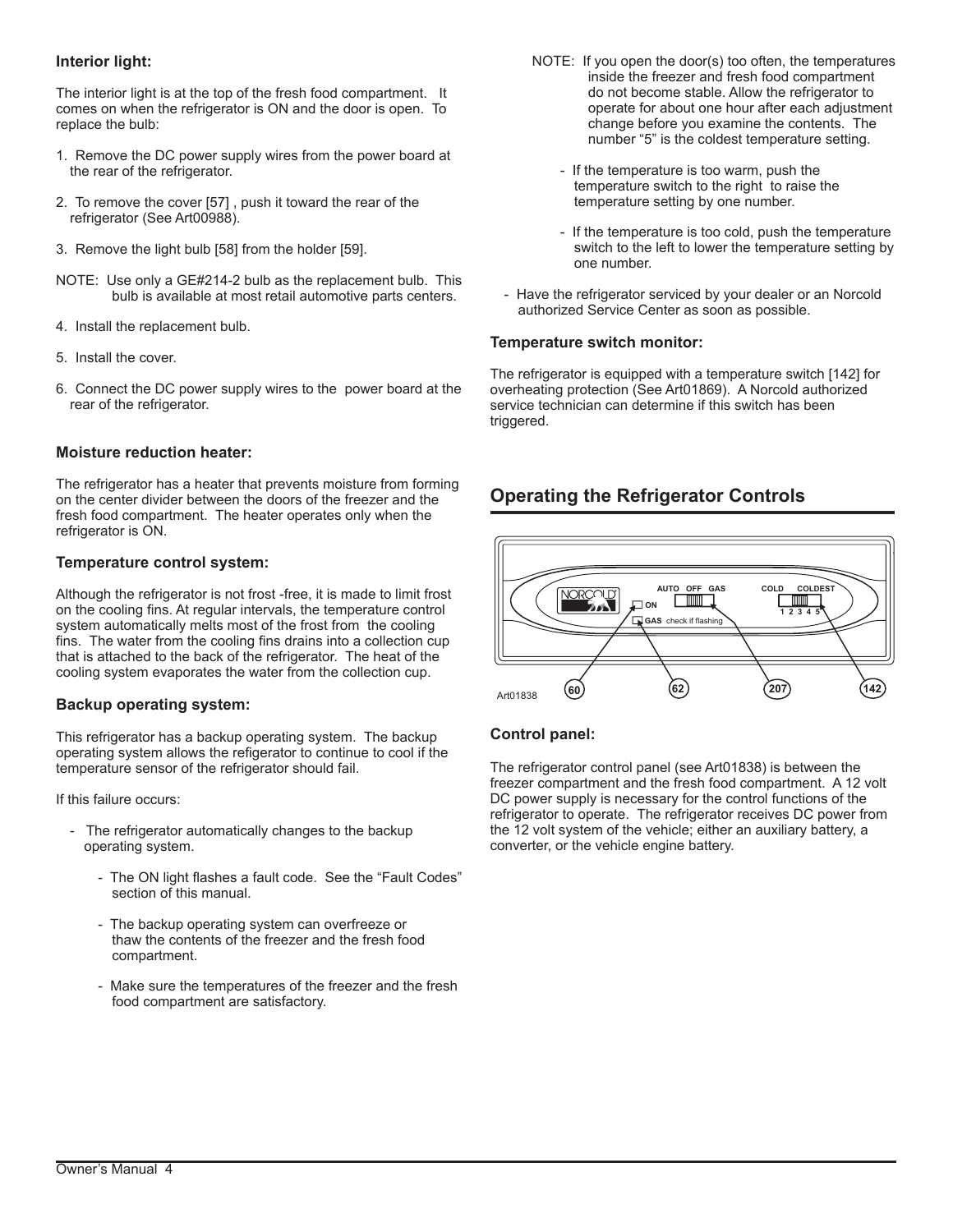The selector switch [207] starts and shuts down the refrigerator:

- Push the selector switch to the AUTO position to start the refrigerator in auto mode.
- Push the selector switch to the GAS position to start the refrigerator on propane gas.

The temperature switch [142] controls the temperature adjustment of the freezer and the fresh food compartment. The temperature adjustment that you select does not change if the mode of operation of the refrigerator changes.

- Push the temperature switch to the desired temperature setting.
- The number "5" is the coldest temperature setting.

Refer to the "Display Codes" section of this manual.

#### **Automatic mode operation:**

When the refrigerator is in AUTO mode, it automatically uses the most efficient energy source that is available for operation. During operation, if a more efficient energy source becomes available, the refrigerator controls change from the current energy source to the more efficient energy source as follows:

- The first choice is AC operation if 120 volts AC is available to the refrigerator.
- The second choice is propane gas operation if 120 volts AC is not available to the refrigerator.

### **Removing air from the propane gas supply lines:**

For safety reasons, the burner is made to ignite on propane gas within a specified amount of time. When starting the refrigerator for the first time, after storage, or after replacing propane gas tank, the propane gas supply lines can have air in them. Due to the air in the gas supply lines, the refrigerator may not ignite on propane gas within the specified amount of time.

To remove the air from the propane gas supply lines:

- Make sure that all of the gas valves are open.
- Push the selector switch to the GAS position and the refrigerator will start a 30 second trial for ignition.
	- During the 30 second trial for ignition, the refrigerator controls open the gas safety valve and the igniter sparks.
	- During the 30 second trial for ignition, both the ON and the GAS light show.
	- If the ON light [60] and the GAS light [62] both show after 30 seconds, it means that the refrigerator is operating on propane gas.
- At this time, all of the air is removed from the propane gas supply lines and you may select AUTO mode of operation if you wish.
- If the air in the propane gas supply lines prevents the burner from igniting on propane gas after 30 seconds the refrigerator controls close the gas safety valve and the igniter stops sparking.
	- Both the ON light and the GAS light flash about once every second.
	- Push the selector switch to the OFF position and then to the GAS position and the refrigerator will start a 30 second trial for ignition.
- Depending on how much air may be in the propane gas supply lines, you may need to repeat the 30 second trial for ignition two or three times.
- If the burner does not ignite on propane gas after two or three attempts, stop and consult your local dealer or an authorized Norcold Service Center.

#### **Set the controls to automatic mode operation:**

Push the selector switch to the AUTO position.

- If 120 volts AC is available to the refigerator, the ON light [3] shows.
	- This means that the refrigerator is operating on AC electric.
- If 120 volts AC is not available to the refigerator, the ON light and the GAS light both show.
	- This means that the refrigerator is operating on propane gas.

If the energy source is interrupted:

- The refrigerator shows a fault code.
- Refer to the "Fault Codes" section of this manual.

#### **Set the controls to manual mode operation:**

- Push the selector switch to the GAS position.
- When the ON light and the GAS light both show, this means that the refrigerator is operating on propane gas.

If the energy source is interrupted:

- The refrigerator shows a fault code.
- Refer to the "Fault Codes" section of this manual.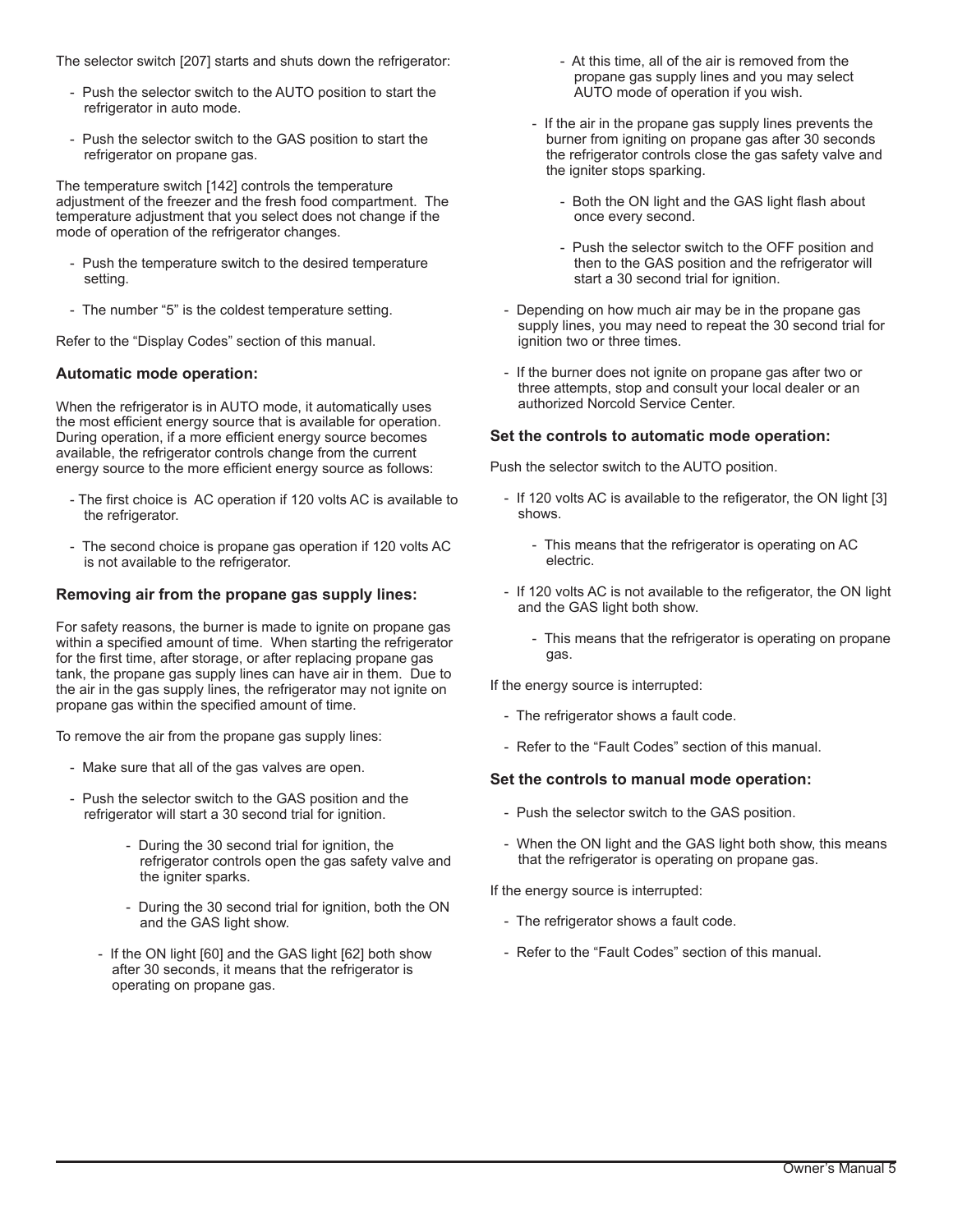### **Effects of High Altitude on Propane Gas Operation**

When you operate the refrigerator on propane gas at altitudes higher than 5500 feet above sea level:

- You may experience reduced cooling performance of the refrigerator.
- You may experience burner outages.

To avoid these possible problems, Norcold recommends that you operate the refrigerator on AC when at altitudes higher than 5500 feet above sea level.

### **Refrigerator Care Checklist**

Your refrigerator will give you years of trouble free service if you do these simple checks every three to six months:

- Keep the food compartment and the freezer clean. See "Cleaning".
- Defrost the refrigerator as necessary. See "Defrosting".
- Make sure the door seals correctly. See "Door Sealing".
- Be aware of any cooling changes that are not because of weather, loading, or gas control changes. If changes occur, contact your dealer or service center.
- Make sure the gas supply is propane gas only and not butane or a butane mixture.
- When in propane gas operation, examine the appearance of the flame. See "Gas Flame Appearance".
- Make sure the air flow in the lower intake vent, through the refrigerator coils and condenser, and out the upper exhaust vent is not blocked or decreased.
- Make sure the area behind the refrigerator is clear. Do not use the area behind the refrigerator for storage of anything, especially gasoline and other flammable vapors and liquids.

### **Defrosting**

The cooling fins of the refrigerator operate at below freezing temperature and will naturally form frost from humidity, which is always present in the air. The humidity inside the refrigerator increases:

- with higher outside temperature and humidity.
- with the storage of non-sealed fresh foods or warm foods.
- with the amount of time that the door(s) are open.
- with any air leakage into the refrigerator.

Although the refrigerator is not frost -free, it is made to limit frost on the cooling fins. At regular intervals, the temperature control system automatically melts most of the frost from the cooling fins. The water from the cooling fins drains into a collection cup that is attached to the back of the refrigerator. The heat of the cooling system evaporates the water from the collection cup.

It is normal for frost to collect inside the freezer. Excess frost decreases the cooling performance of the refrigerator. Defrost the refrigerator and freezer as necessary:

- Remove all food from the refrigerator.
- Turn the refrigerator OFF.
- NOTE: Defrosting the refrigerator makes excess water inside the refrigerator.
- Remove the drain hose from the drip cup at the rear of the refrigerator.
- Put the drain hose into a half-gallon or larger container to capture water.
- Put dry towels (etc.) inside the refrigerator and freezer to absorb melted frost.



**CAUTION:** High temperatures can cause the inside surfaces of the refrigerator to warp or melt. Do not use pans of HOT water, a hair dryer, or any other high temperature devices to defrost the refrigerator. Do not use any hard or sharp objects to remove frost. Damage to the interior of the refrigerator can occur.

- To increase the speed of defrosting, put pans of WARM water in the refrigerator and freezer.
- Remove the wet towels (etc.) and dry the interior.
- Remove the drain hose from the large container and put the drain hose back into the drip cup.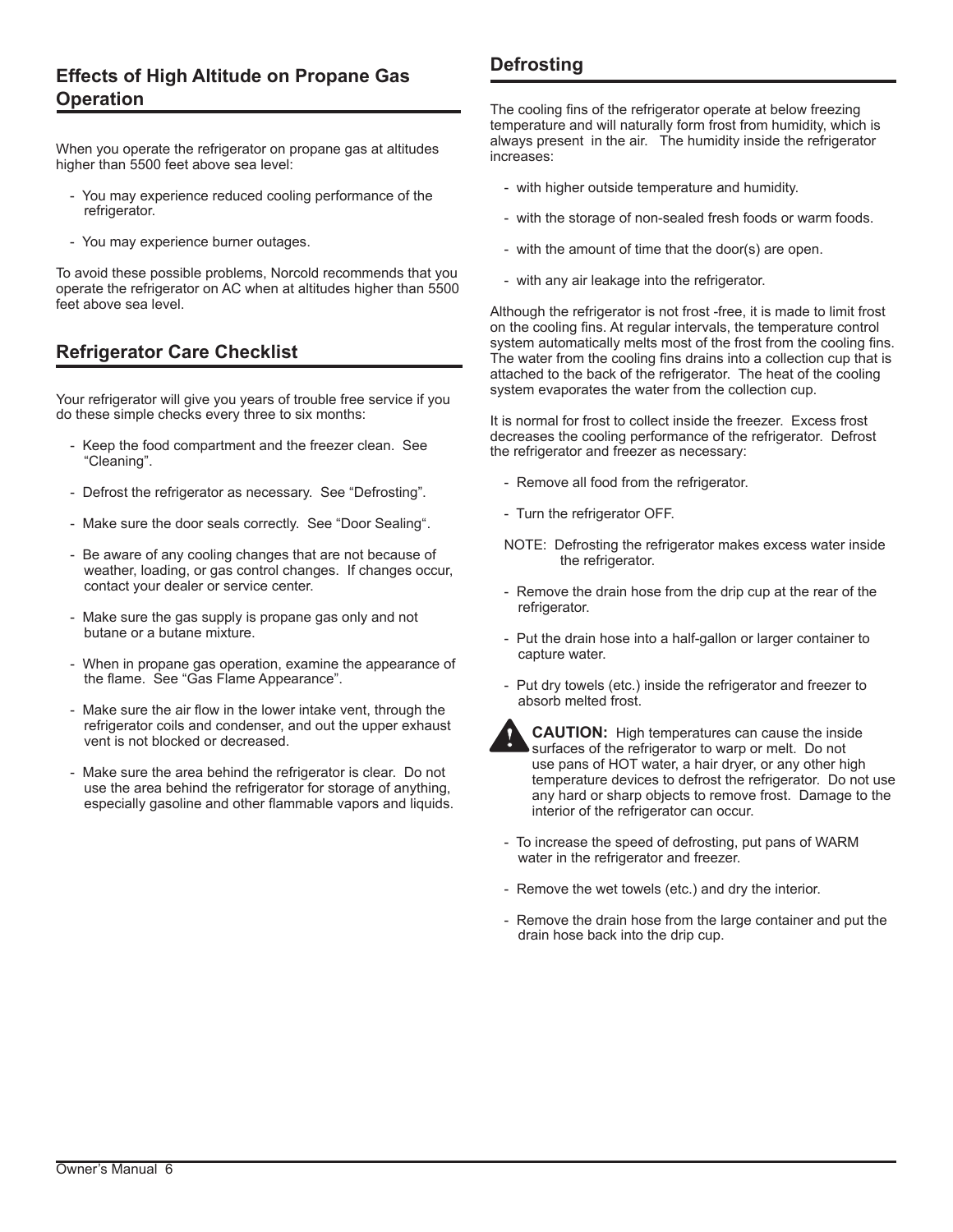- Remove the large container from the enclosure.
- Start up the refrigerator.
- Allow the refrigerator to cool down.
- Return all food to the refrigerator.

### **Cleaning**

A good time to clean the refrigerator is just after you defrost it. Clean the inside of the refrigerator as often as necessary to avoid food odors:

- Remove all food from the refrigerator.
- **NOTE: Do not use abrasive cleaners, chemicals, or scouring pads because they can damage the interior of the refrigerator.**
- Wash the interior with a mild cleaner or a solution of liquid dish detergent and warm water.
- Rinse with a solution of baking soda and clean water.
- Dry with clean cloth.
- Put all food in the refrigerator.

### **Drip tray:**

To remove and clean the drip tray:

- Pull the shelf forward to remove from the refrigerator
- Make sure that the drip tray is empty of water.
- Pull the drip tray out of the drain hose.
- Pull the drip tray forward to remove from the slots in the refrigerator cabinet.
- Clean the drip tray.
- Push the drip tray back into the slots in the refrigerator cabinet.
- Push the drip tray back into the drain hose.
- Put the wire shelf back in the original position.

### **Door Sealing**

Check the seal of the doors.

If either door does not seal correctly, excess frost will collect inside the refrigerator. Make sure the doors seal correctly (See Art00980):

- Close each door on a piece of paper that is about the size and thickness of a dollar bill.
- Gently pull the paper.
	- You should feel a slight drag between the gasket and the cabinet.
	- Do this on all four sides of the door.
	- If you do not feel a slight drag on the paper, the door does not seal correctly.
	- Have your dealer or an authorized Norcold Service Center correct the seal of the door.

### **Refrigerator Maintenance Checklist**

Read and understand the following maintenance sections of this manual.

#### **NOTE: Norcold is not responsible for installation, adjustment, alteration, service, or maintenance performed by anyone other than a qualified RV dealer or a Norcold authorized service center.**

Have a qualified RV dealer or a Norcold authorized service center do these annual safety and maintenance checks:

- Examine the gas supply lines for leaks.
	- Replace or repair if needed.
- Make sure the propane gas pressure is 11 inches of water column.
	- Adjust if needed.
- Make sure the combustion seal is complete and intact.
	- Replace or repair it if needed.
- Make sure the burner and the burner orifice are clean.
	- Clean if needed.
- Make sure the electrode spark gap is 1/8 3/16 inch.
	- Adjust if needed.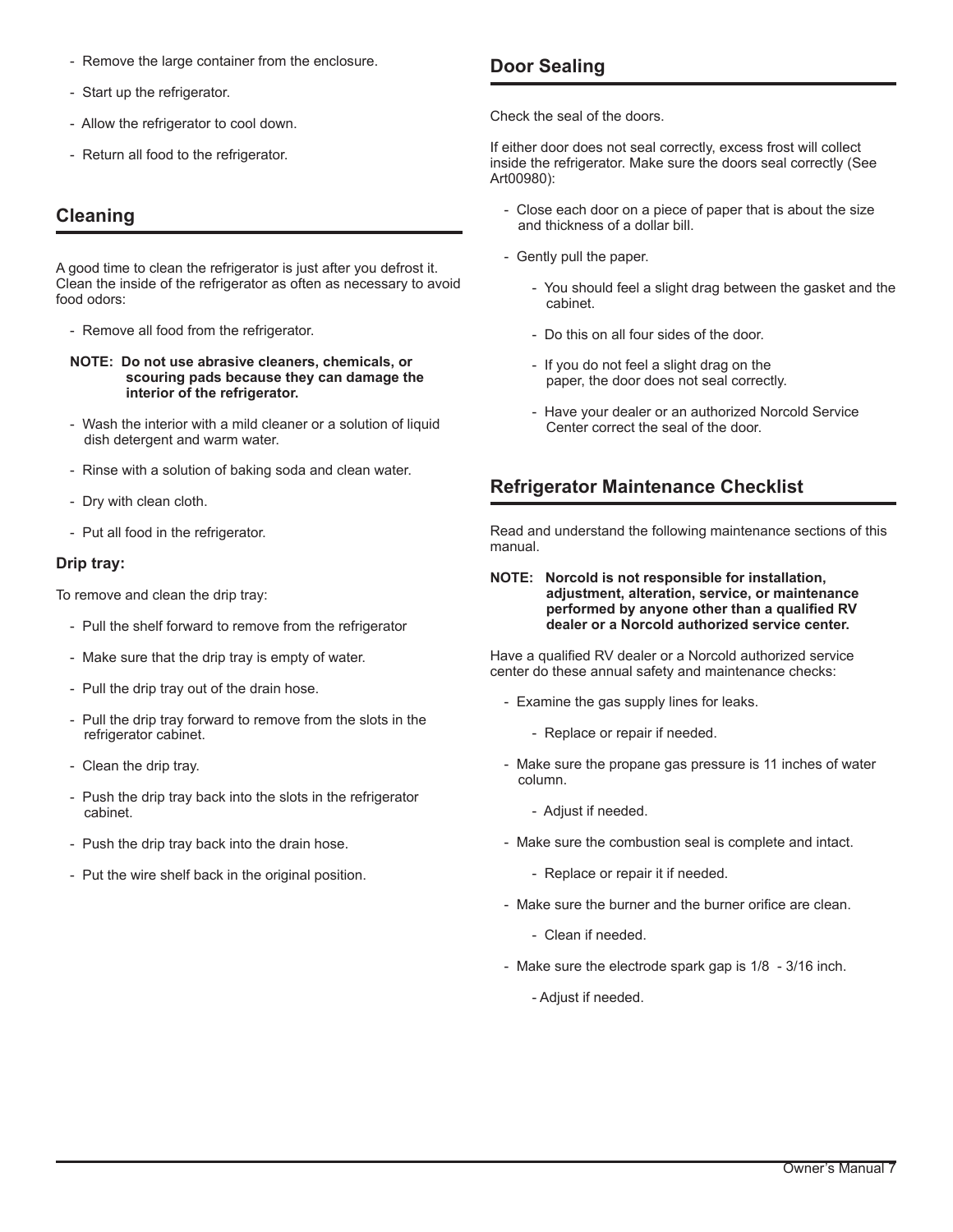- Make sure the AC voltage is 108 132 volts and the DC voltage is 10.5 - 15.4 volts.
- Make sure the thermocouple tip is clean and secure.
- Make sure the area at the rear of the refrigerator is free of any combustible materials, gasoline, and other flammable vapors and liquids.

### **Refrigerator Storage**

Before the refrigerator is stored for an extended (seasonal) period of time:

- Defrost and clean the interior of the refrigerator.
- Close the doors with the storage latch.

If the refrigerator is stored for an extended period of time, before start up:

- Make sure there are no obstructions in the vents, the ventilation air pathway, the burner, the orifice, or the flue area.

### **Refrigerator Maintenance**

### **Gas flame appearance:**

While in GAS operation, examine the appearance of the gas flame:

- Turn the temperature switch to the COLDEST position.
- Open the lower intake vent.



**CAUTION:** The burner box cover can be hot. Wear gloves to avoid burns.

- Remove the burner box cover by removing the screw.
- Look at the gas flame [75] (See Art01605).
	- The flame should be:
		- a darker blue color on the inside of the flame and a lighter blue color on the outside of the flame.
		- a constant shape without flickering.
	- Contact your dealer or Norcold authorized service center if the flame is:
		- yellow
		- flickering or changing shape.
- Make sure the flame does not touch the inside of the flue tube [76].
- If the flame touches the inside of the flue tube, contact your dealer or Norcold authorized service center.
- Close the burner box door.

### **Remove and clean the burner orifice:**

Your dealer or Norcold authorized service center must do this procedure.

Remove and clean the burner orifice (See Art00956):

- Close the valve at the propane gas tank(s).
- Push the selector switch to the OFF position to shut down the refrigerator.



**CAUTION:** The burner box cover can be hot. Wear gloves to avoid burns.

- Open the lower intake vent.
- Remove the drip cup by removing the screw.
- Remove the burner box cover by removing the screw.



**WARNING:** To avoid possible propane gas leaks, always use two wrenches to loosen and tighten the gas supply line connections.

- Remove the flare nut from the orifice assembly [77] (See Art00956).
- Remove the burner [78] from the orifice assembly.
	- **WARNING:** Do not try to remove the orifice [79] from the orifice adapter [80] when cleaning. Removal will damage the orifice and seal of the orifice and can cause a propane gas leak. Leaking propane gas can ignite or explode which can result in dangerous personal injury or death. Do not clean the orifice with a pin or other objects. **!**
- Clean the orifice assembly with air pressure and alcohol only.
- Using a wrench, assemble the orifice assembly to the burner.
- Assemble the flare nut to the orifice assembly.
- Examine all of the connections for gas leaks.
- Clean the burner box.
- Assemble the burner box cover.
- Assemble the drip cup.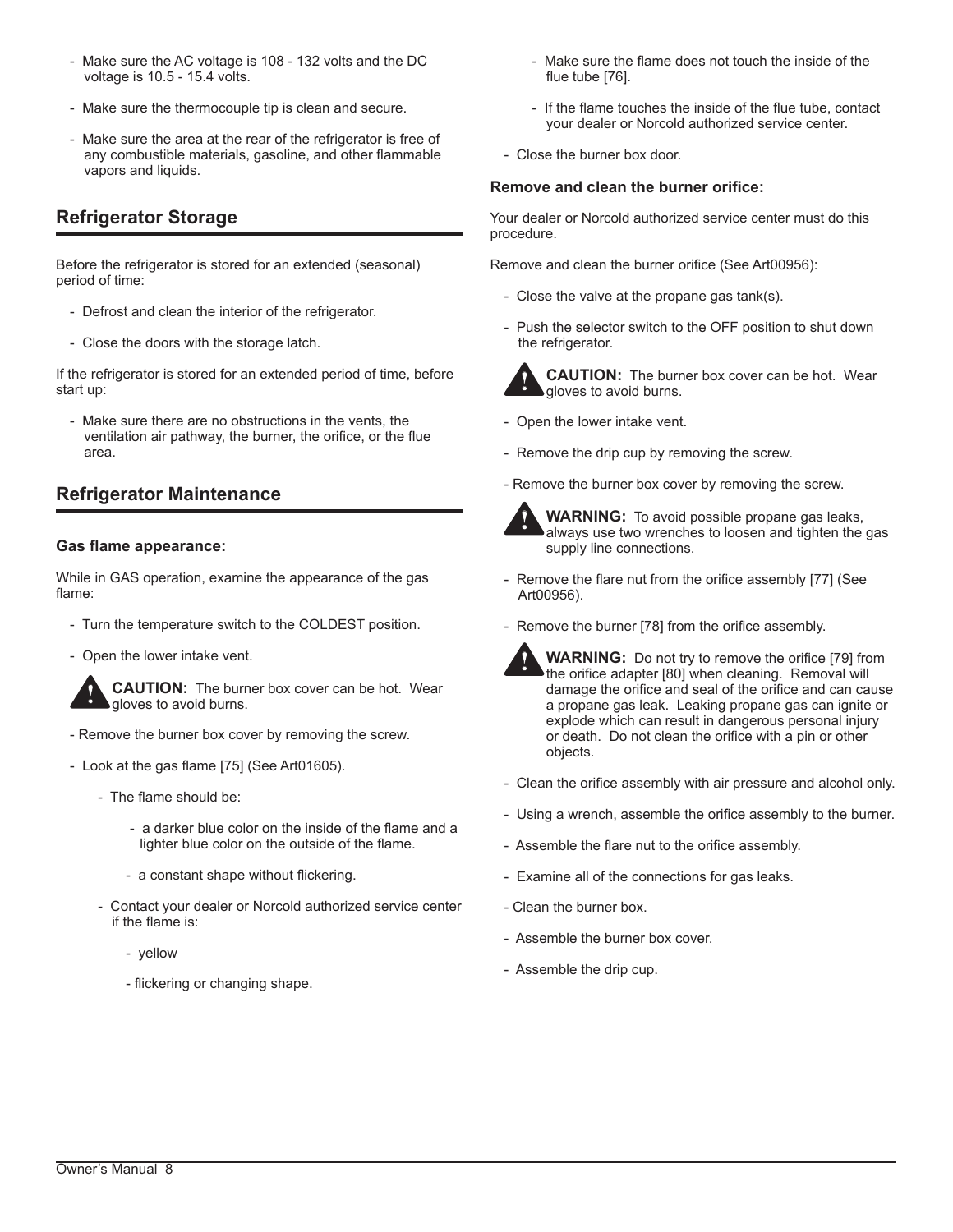### **Remove the Refrigerator**

Your dealer or Norcold authorized service center must do this procedure.



**CAUTION:** The rear of the refrigerator has sharp edges and corners. To prevent cuts or abrasions when working on the refrigerator, be careful and wear cut resistant gloves.

1. Close the valve at the propane gas tank(s).



**WARNING:** To avoid possible propane gas leaks, always use two wrenches to loosen and tighten the gas supply line connections.

- 2. Remove the AC power cord(s) from the receptacle.
- 3. Remove the DC wiring from the refrigerator:
	- Put a mark on the DC wires so you can put them back in the correct location.
	- Remove the DC fuse or remove the DC wiring from the battery or the converter.
	- Remove the DC wires from the refrigerator.
- 4. Open the lower intake vent and remove the gas supply line from the bulkhead fitting of the refrigerator.
- 5. Remove the plastic plugs from the mounting flanges of the refrigerator.
- 6. Remove the screws from the mounting flange at the rear of the refrigerator.
- 7. Remove the screws from the upper and lower mounting flanges on the front of the refrigerator.
- 8. Remove the refrigerator from the opening.

### **Reinstall the Refrigerator**

Your dealer or Norcold authorized service center must do this procedure.



**WARNING:** Make sure the combustion seal is not broken, is completely around the refrigerator mounting flanges, and is between the mounting flanges and the wall of the enclosure. If the combustion seal is not complete, exhaust fumes can be present in the living area of the vehicle. The breathing of exhaust fumes can cause dizziness, nausea, and in extreme cases, death. **!**

- 1. Push the refrigerator completely into the enclosure.
- 2. Install the screws in the upper and then the lower mounting flanges on the front of the refrigerator.
- 3. Install the screws in the mounting flange at the rear of the refrigerator.
- 4. Put the plastic plugs into the mounting flanges of the refrigerator.



**WARNING:** To avoid possible propane gas leaks, always use two wrenches to loosen and tighten the gas supply line connections.

- 5. Attach the gas supply line to the bulkhead fitting of the refrigerator.
- 6. Open the valve at the propane gas tank(s).



**WARNING:** Do not allow the leak checking solution to touch the electrical components. Many liquids are electrically conductive and can cause electrical shorts and in some cases, fire.

- 7. Examine the gas supply line for leaks.
- 8. Connect the DC wiring to the refrigerator:
	- Connect the DC wires to the refrigerator.
	- Install the DC fuse or connect the DC wiring to the battery or the converter.
- 9. Connect the black AC power cord to the receptacle.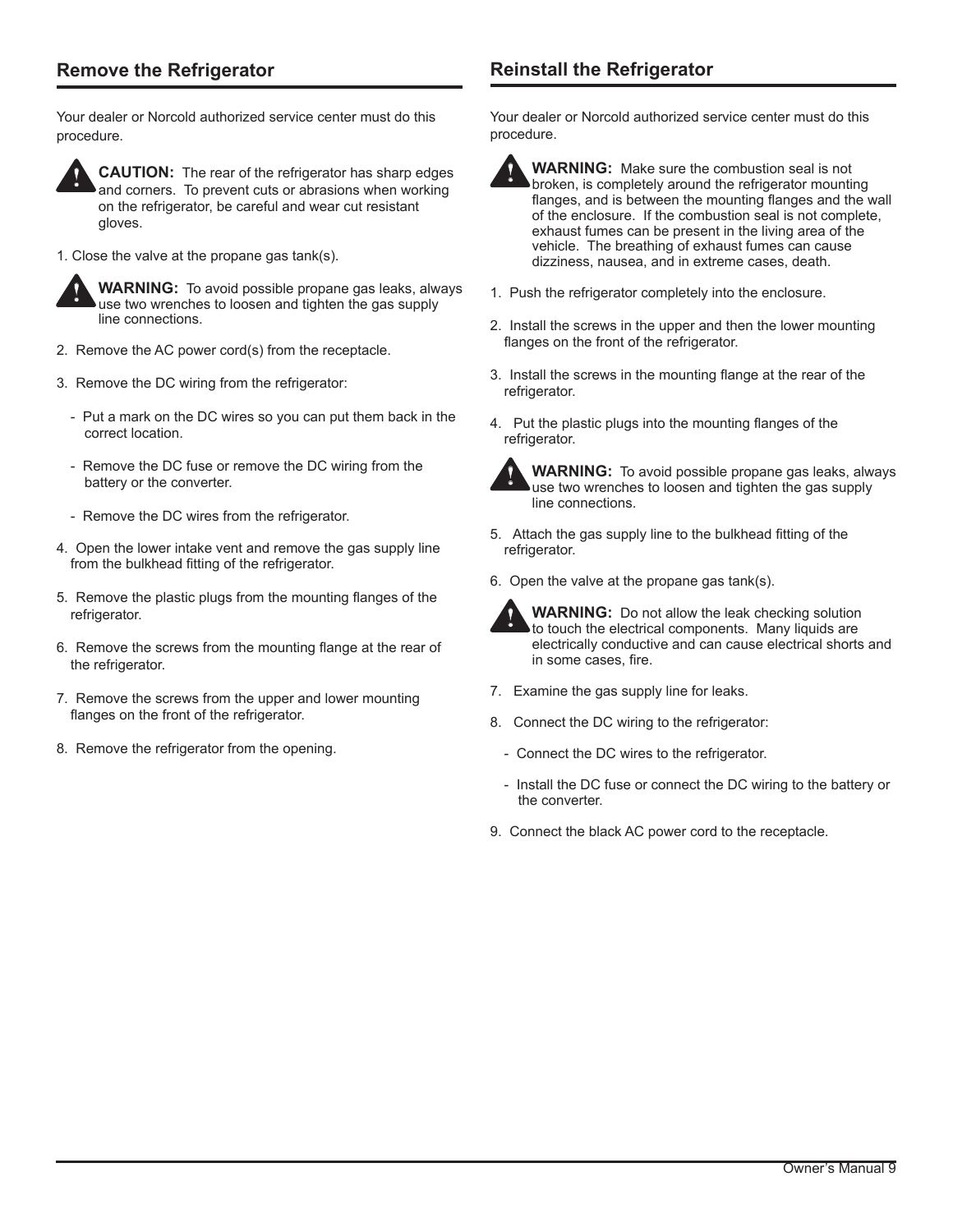The parts in the wiring diagram are (See Art01871): The parts in the wiring pictorial are (See Art01872):

### **Replacement Parts**

You may purchase replacement parts through your local RV dealer or authorized Norcold Service Center.

### **Display Codes**

| <b>Light and Status</b> | <b>Meaning</b>                   |
|-------------------------|----------------------------------|
| ON light is on.         | The refrigerator is operating on |
| GAS light is off.       | AC.                              |
| ON light is on.         | The refrigerator is operating on |
| GAS light is on.        | propane gas.                     |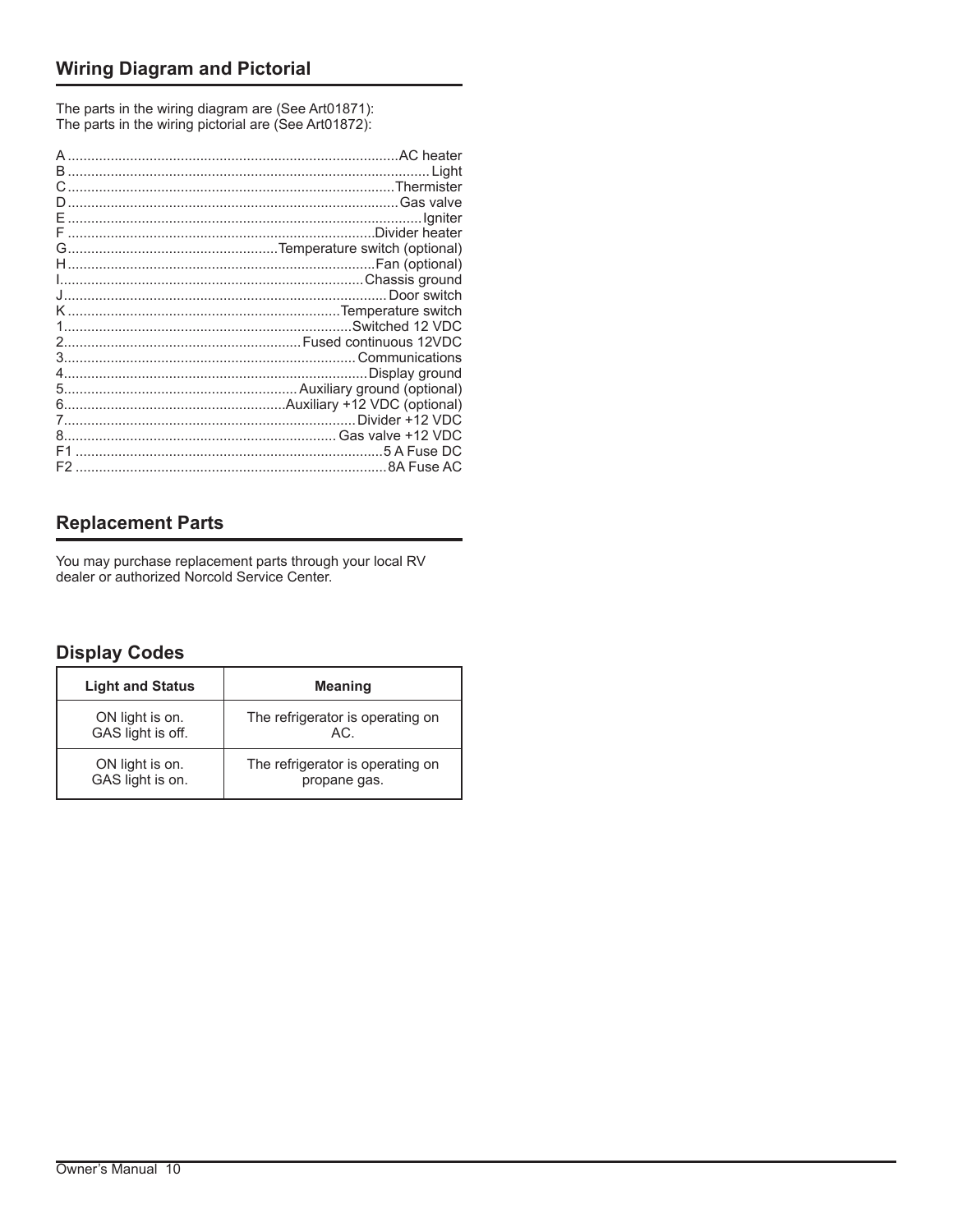### **Fault Codes**

| <b>Light and Status</b>                                                               | <b>Meaning</b>                                                                                                                                                   | <b>Corrective Actions</b>                                                                                                                                                                                                                                                                                                                                                                                                                                                                                                                                                                                                                                                                                               |
|---------------------------------------------------------------------------------------|------------------------------------------------------------------------------------------------------------------------------------------------------------------|-------------------------------------------------------------------------------------------------------------------------------------------------------------------------------------------------------------------------------------------------------------------------------------------------------------------------------------------------------------------------------------------------------------------------------------------------------------------------------------------------------------------------------------------------------------------------------------------------------------------------------------------------------------------------------------------------------------------------|
| ON light is off.                                                                      | DC voltage is unavailable to the<br>refrigerator control panel or the<br>refrigerator is OFF.                                                                    | Check:<br>- That the refrigerator is ON.<br>- That the battery charging equipment of the vehicle is<br>operational.<br>- That the AC/DC converter is operational (if applicable).<br>- See your dealer or authorized Norcold Service Center.                                                                                                                                                                                                                                                                                                                                                                                                                                                                            |
| ON light and GAS light both<br>flash about once per second.                           | No energy source is available.<br>AC voltage is not available (or<br>the refrigerator is in Manual<br>GAS mode), and the burner did<br>not ignite or re-ignite.  | If in AUTO mode, check:<br>- That the refrigerator is plugged into a servicable oulet.<br>- That the fuse or circuit breaker of the vehicle is intact.<br>- That the vehicle generator is operational (if applicable).<br>In any mode, check:<br>- That there is not air in the propane gas supply line. See<br>"Removing air fromthe propane gas supply lines" section<br>of this manual.<br>- That the valve of the propane gas tank(s) is open.<br>- That the propane gas is at the correct pressure.<br>- That the manual shut off valve of the refrigerator is open.<br>- Reset the refigerator by turning it OFF and then back to<br>AUTO or GAS mode.<br>- See your dealer or authorized Norcold Service Center. |
| ON light is on.<br>GAS light flashes about once<br>per second.                        | The burner did not ignite or re-<br>ignite. The refrigerator is in "gas<br>lock-out", but AC voltage has<br>returned and the refrigerator is<br>operating on AC. | Check:<br>- That there is not air in the propane gas supply line. See<br>"Removing air fromthe propane gas supply lines" section<br>of this manual.<br>- That the valve of the propane gas tank(s) is open.<br>- That the propane gas is at the correct pressure.<br>- That the manual shut off valve of the refrigerator is open.<br>- Reset the refigerator by turning it OFF and then back to<br>AUTO or GAS mode.<br>- See your dealer or authorized Norcold Service Center.                                                                                                                                                                                                                                        |
| ON light is on, but flashes off 1<br>time about every 3 seconds.                      | The temperature sensor failed.<br>The refigerator is operating on<br>the "Back-Up Operating<br>System".                                                          | This is not owner serviceable. See your dealer or<br>authorized Norcold Service Center.                                                                                                                                                                                                                                                                                                                                                                                                                                                                                                                                                                                                                                 |
| ON light is on, but flashes off 3<br>times about every 3 seconds.<br>GAS light is on. | The AC heater failed. The<br>refrigerator will operate on<br>propane gas only.                                                                                   | This is not owner serviceable. See your dealer or<br>authorized Norcold Service Center.                                                                                                                                                                                                                                                                                                                                                                                                                                                                                                                                                                                                                                 |
| ON light is on, but flashes off 4<br>times about every 3 seconds.                     | This is a fault within the<br>refrigerator operating controls.                                                                                                   | This is not owner serviceable. See your dealer or<br>authorized Norcold Service Center.                                                                                                                                                                                                                                                                                                                                                                                                                                                                                                                                                                                                                                 |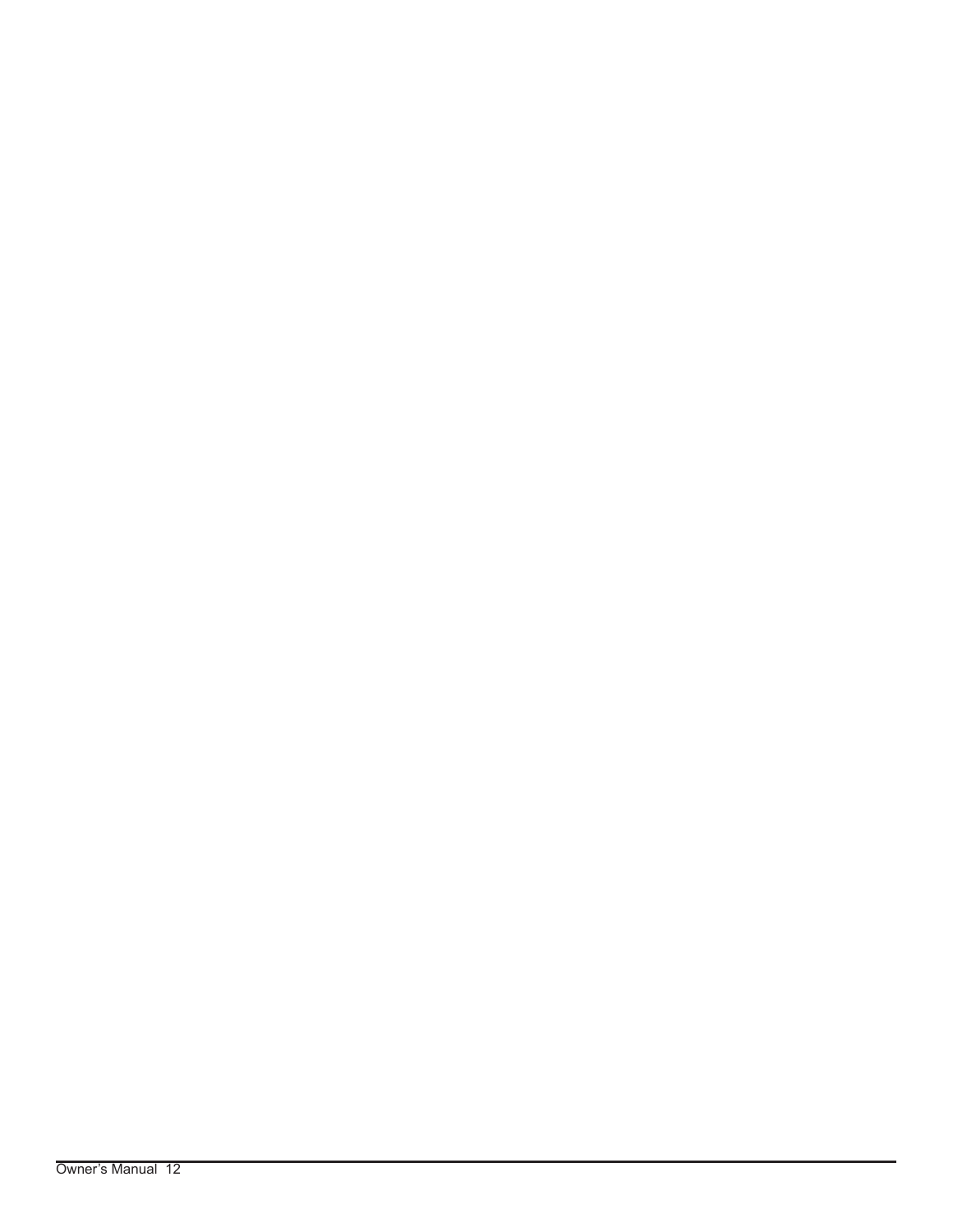

### Réfrigérateurs pour véhicules de plaisance N61X - 6 pi3, à double alimentation **Réfrigérateurs pour véhicules de plaisance N81X - 8 pi3, à double alimentation**

La lettre « X », dans les numéros de modèle ci-dessus, représente une lettre ou un chiffre correspondant à une option de réfrigérateur.





NORCOLD Inc. Norcold - Service à la clientèle P.O. Box 4248 Téléphone : 800 543-1219 Télécopieur : 937 497-3183 Site Internet : www.norcold.com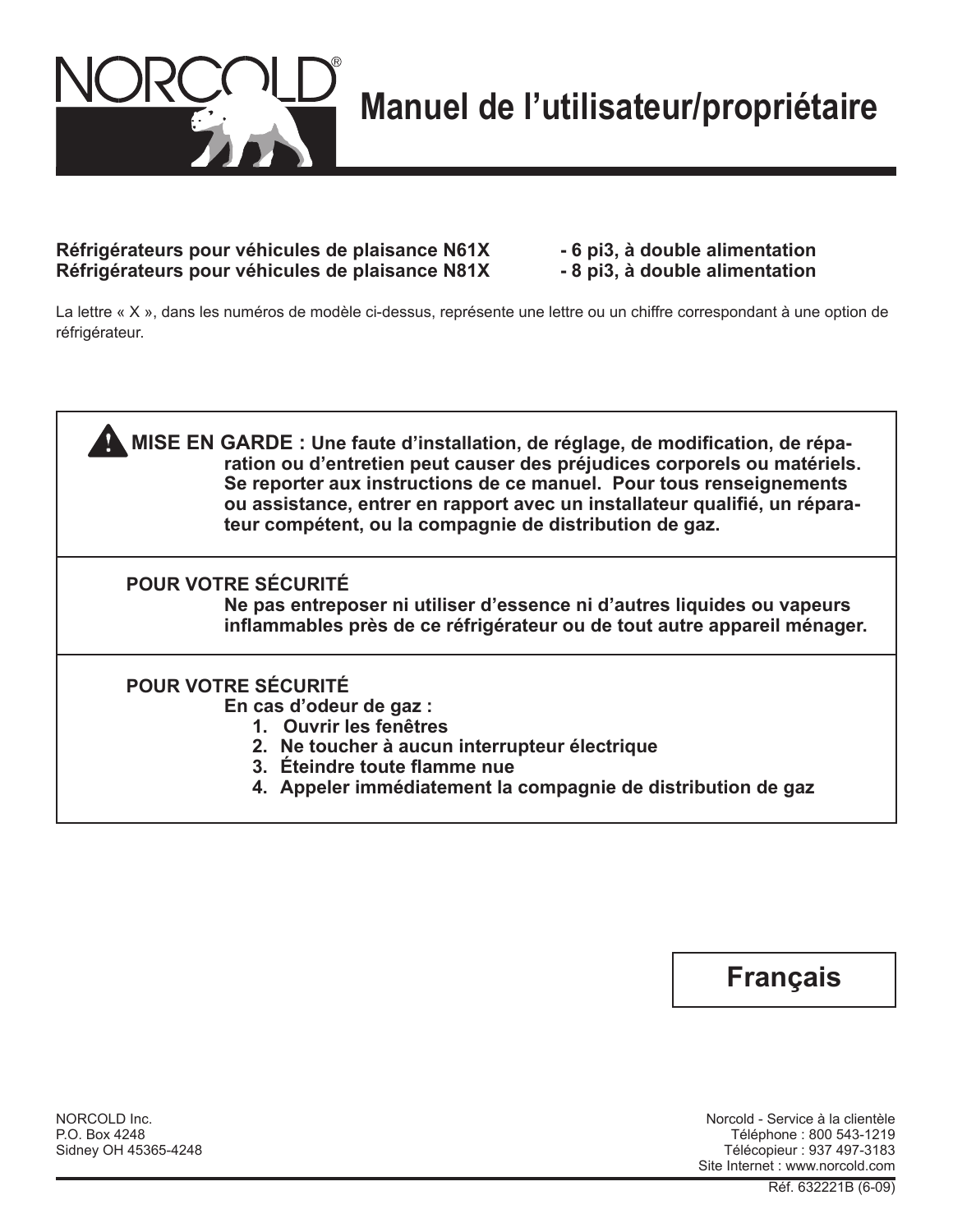### **Table des matières**

Pour s'informer des conditions de garantie, se reporter à la page de l'énoncé de garantie qui se trouve dans la documentation relative au produit.

| Utilisation pendant le déplacement du véhicule  3          |  |
|------------------------------------------------------------|--|
| Compartiment de conservation des denrées fraîches3         |  |
|                                                            |  |
|                                                            |  |
|                                                            |  |
|                                                            |  |
|                                                            |  |
|                                                            |  |
|                                                            |  |
|                                                            |  |
|                                                            |  |
| Dispositif de surveillance de l'interrupteur               |  |
|                                                            |  |
|                                                            |  |
|                                                            |  |
|                                                            |  |
| Purge de l'air des canalisations d'alimentation en gaz     |  |
|                                                            |  |
|                                                            |  |
|                                                            |  |
| Effets de l'altitude sur le fonctionnement au gaz propane6 |  |
|                                                            |  |
|                                                            |  |
|                                                            |  |
|                                                            |  |
|                                                            |  |
|                                                            |  |
|                                                            |  |
|                                                            |  |
|                                                            |  |
| Dépose et nettoyage de l'orifice du brûleur 8              |  |
|                                                            |  |
|                                                            |  |
|                                                            |  |
|                                                            |  |
|                                                            |  |
|                                                            |  |
|                                                            |  |

### **Sens de la prudence**

Lire attentivement ce manuel et bien comprendre les instructions avant d'installer le réfrigérateur.

Être conscient des risques possibles d'accident lorsque le symbole d'alerte apparaît sur le manuel ou est placé sur le réfrigérateur. Un mot suit le symbole et identifie le type de risque. Lire attentivement la définition de ces risques pour bien les comprendre. Ces symboles ont été placés pour des raisons de sécurité.



**MISE EN GARDE :** Ce mot signifie, que si le risque est ignoré, il existe une possibilité de blessure grave, voire de mort ou de dégâts matériels importants.



**ATTENTION :** Ce mot signifie, que si les risque est ignoré, il existe une possibilité de blessure légère ou de dégâts matériels.

#### Manuel de l'utilisateur 2

### **Consignes de sécurité**

#### **MISE EN GARDE : !**

- L'entreposage de produits inflammables derrière ou autour du réfrigérateur crée un risque d'incendie. Ne pas utiliser l'espace à l'arrière du réfrigérateur pour entreposer quoi que ce soit, et, en particulier, des produits inflammables (essence, produits nettoyants, etc.).
- Ne pas enlever la broche ronde de mise à la terre du cordon d'alimentation C.A. du réfrigérateur. Ne pas utiliser d'adapteur à deux broches ni de rallonge électrique avec le cordon d'alimentation C.A.
- Une surcharge de circuit peut déclencher un feu électrique si les fils et/ou fusibles ne sont pas du calibre approprié. N'utiliser que des fils et des fusibles de calibres indiqués dans le manuel d'installation.
- Une installation incorrecte, un mauvais réglage, la modification ou un entretien défectueux du réfrigérateur peuvent être cause de blessures graves, de dégâts matériels ou des deux. Faire faire tous les travaux d'entretien courant et d'entretien par le concessionnaire ou par un Centre d'entretien autorisé Norcold.
- Couper l'alimentation en courant alternatif et en courant continu avant toute opération d'entretien sur le réfrigérateur. Toutes les interventions sur le réfrigérateur doivent être effectuées par un technicien d'entretien qualifié.
- Ne pas remplacer les composants électriques ni modifier les caractéristiques de l'appareil et ne pas effectuer de dérivation.
- Lorsqu'un appareil ménager est mis au rebut, démonter toutes les portes pour éviter tout risque d'accident et de suffocation.
- Ne pas pulvériser de liquides près des prises électriques, raccords, ou près des éléments constitutifs du réfrigérateur. Beaucoup de liquides sont conducteurs et peuvent causer un choc électrique, des courts-circuits, et éventuellement provoquer un incendie.
- Le système de refroidissement du réfrigérateur est sous pression. Ne pas tenter de réparer ou de recharger un système de refroidissement défectueux. Le système contient du chromate de sodium. L'inhalation de certains composés de chrome peut être cause de cancer. Le produit du système de refroidissement peut causer des brûlures sévères des yeux et de la peau et il s'enflamme et brûle avec une flamme intense. Ne pas tordre, laisser tomber, souder, percer, déplacer, fissurer ni faire d'impact sur le système de refroidissement.
- À intervalles réguliers, vérifier que le conduit de fumée du réfrigérateur, le brûleur, les orifices de mise à l'air libre et le passage d'air de ventilation ne sont pas obstrués et qu'aucun produit inflammable ne se trouve à proximité. Après une période de stockage, il est très important de vérifier ces endroits afin de s'assurer que les animaux n'ont pas laissé de résidus inflammables ou qui peuvent obstruer les éléments en question.

### **ATTENTION :**

**!**

- L'arrière du réfrigérateur comporte des angles et des bords effilés. Pour éviter les coupures et l'érosion de la peau lors des travaux sur le réfrigérateur, être très attentif, et porter des gants résistant aux coupures.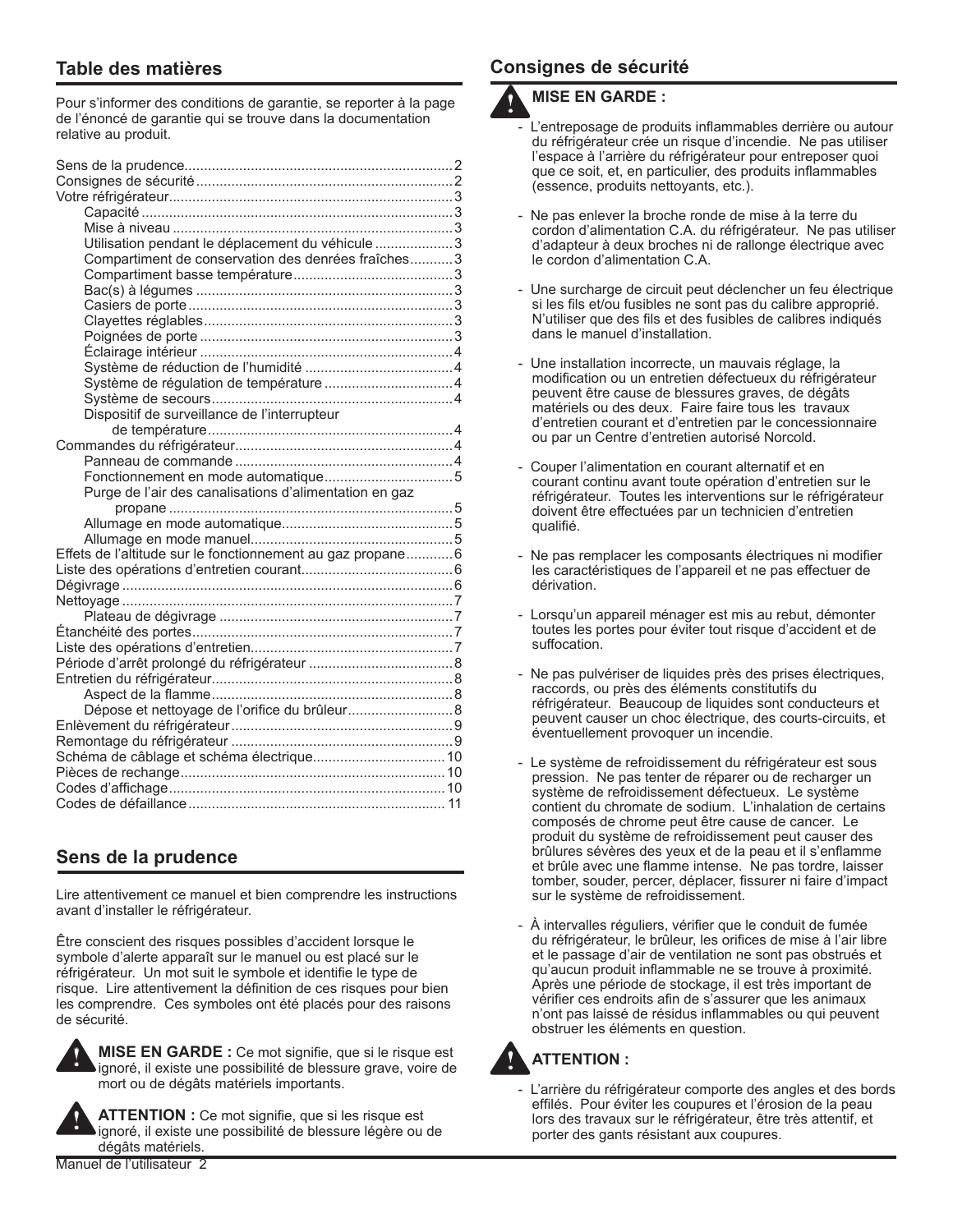### **Capacité :**

Ce réfrigérateur a été conçu pour conserver des denrées fraîches et des surgelés.

| Capacité totale | Modèles N61X       | Modèles N81X       |
|-----------------|--------------------|--------------------|
|                 | 6,3 pieds cubiques | 7,5 pieds cubiques |

#### **Mise à niveau :**

**ATTENTION :** Cet appareil a été conçu pour fonctionner avec une dénivellation maximale de 3° d'un côté à l'autre et une dénivellation maximale de 6° d'avant en arrière (lorsqu'on regarde l'avant du réfrigérateur). Des dénivellations plus importantes peuvent endommager le système de réfrigération et entraîner un risque de blessures ou de dégâts matériels. S'assurer que le véhicule est de niveau avant d'utiliser le réfrigérateur. **!**

#### **Utilisation pendant le déplacement du véhicule :**

Le réfrigérateur doit être de niveau lorsque le véhicule est à l'arrêt, mais la performance du réfrigérateur n'est normalement pas affectée lorsque le véhicule se déplace.

#### **Compartiment de conservation des denrées fraîches**

Mettre en route le réfrigérateur et laisser refroidir pendant huit heures avant d'entreposer des aliments. Si l'appareil ne produit pas de refroidissement après environ deux heures, entrer en rapport avec le concessionnaire ou un Centre d'entretien autorisé Norcold.

our obtenir le meilleur refroidissement possible :

- Assurer une bonne circulation de l'air dans tout le compartiment de conservation.
- Ne pas recouvrir les clayettes de plastique, papier, etc.

Pour diminuer la quantité de givre qui se forme sur les ailettes de refroidissement :

- Recouvrir tous les récipients contenant des liquides et des denrées humides.
- Laisser refroidir les aliments chauds avant de les mettre au réfrigérateur.
- Ne pas laisser la porte ouverte plus longtemps que nécessaire.

#### **Compartiment basse température :**

Le compartiment basse température sert à la conservation des surgelés, mais pas à congeler les aliments. Conserver les surgelés dans ce compartiment.

REMARQUE : Ne rien poser sur les bacs à glace pendant la formation des cubes de glace. L'eau se congèle plus rapidement si le thermostat est à la position correspondant à la température COLDEST.

#### **Bac(s) à légumes :**

Le(s) bac(s) à légumes est (sont) situé(s) à la partie inférieure du compartiment de conservation des denrées fraîches et permettent de conserver la fraîcheur des fruits et légumes. S'assurer de bien pousser les bacs à fond.

REMARQUE : Ne pas nettoyer les bacs au lave-vaisselle, ils ne résistent pas au lave-vaisselle.

#### **Casiers de porte :**

Les casiers de porte [52] du compartiment de conservation des denrées fraîches et du compartiment basse température peuvent être déplacés pour satisfaire les besoins de chaque utilisateur (se reporter à Art00989). Pour enlever un casier, le soulever audessus du repère de positionnement et le tirer vers l'avant. Le pousser en place dans les nouveaux repères de positionnement.

REMARQUE : Ne pas nettoyer les casiers ni les glissières de casier au lave-vaisselle, ils ne résistent pas au lavevaisselle.

#### **Clayettes réglables :**

Les clayettes du compartiment de conservation des denrées fraîches et du compartiment basse température sont amovibles et réglables en position.

Pour déposer ou déplacer la clayette du compartiment basse température :

- Sortir la clayette des encoches.
- La pousser en place dans les encoches à la position choisie.

Pour déposer ou déplacer la clayette du compartiment de conservation des denrées fraîches.

- Enlever la vis de la pièce de retenue de chaque clayette à l'arrière du réfrigérateur.
- Sortir la clayette des encoches.
- La pousser en place dans les encoches à la position choisie.
- Fixer la pièce de retenue avec la vis.

#### **Poignées de porte :**

Pendant le déplacement du véhicule, le dispositif de blocage d'ouverture de porte empêche l'ouverture de la porte. Pour fermer chaque porte, pousser la porte vers le réfrigérateur jusqu'à ce qu'on entende un "clic".

Pour ouvrir chaque porte, tirer sur la poignée.

Pendant le stockage, le dispositif de blocage d'ouverture de porte empêche la porte de se fermer complètement. Cela est très utile pour éviter les odeurs lorsque le réfrigérateur est arrêté pour une longue période.

Pour utiliser le dispositif de blocage pendant le stockage (se reporter à Art00991) :Entrouvrir la porte d'environ ½ pouce pour que le verrou [55] se trouve dans l'ouverture [56] de la platine. Ne pas utiliser le dispositif de blocage pour le stockage comme verrou pendant le déplacement du véhicule parce que les portes ne seront pas complètement fermées.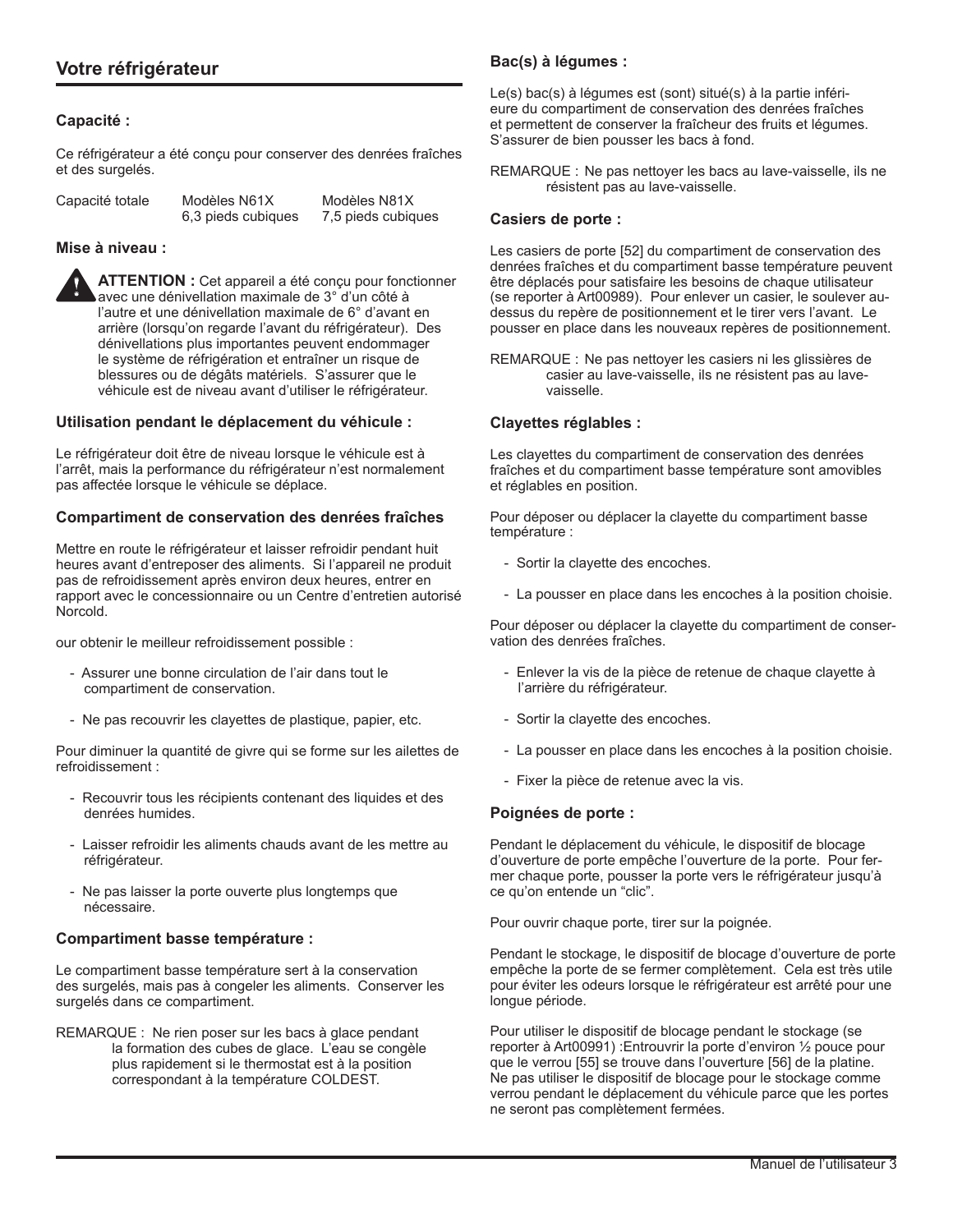### **Éclairage intérieur :**

L'éclairage intérieur se trouve à la partie supérieure du compartiment de conservation des denrées fraîches. La lampe s'allume lorsque le réfrigérateur est en route et que la porte est ouverte. Pour remplacer l'ampoule :

- 1. Débrancher les fils d'alimentation en courant continu du panneau électrique situé à l'arrière du réfrigérateur.
- 2.Pour déposer le couvercle [57], le pousser vers l'arrière du réfrigérateur (se reporter à Art00988).
- 3.Enlever l'ampoule [58] de la douille [59].
- REMARQUE : N'utiliser qu'une ampoule GE n°214-2 comme ampoule de remplacement. Ce modèle est disponible chez la plupart des revendeurs de pièces de rechange pour l'automobile.
- 4. Monter l'ampoule de remplacement.
- 5. Remettre le couvercle en place.
- 6. Rebrancher les fils d'alimentation en courant continu au panneau électrique situé à l'arrière du réfrigérateur.

### **Système de réduction de l'humidité :**

Le réfrigérateur est équipé d'un système de chauffage qui empêche la formation d'humidité sur la paroi centrale entre les portes du compartiment basse température et du compartiment de conservation des denrées fraîches. Ce système de chauffage ne fonctionne que lorsque le réfrigérateur est en route.

### **Système de régulation de la température :**

Le réfrigérateur, bien qu'il ne soit pas du type sans givre, a été conçu pour limiter l'accumulation de givre sur les ailettes de refroidissement. Le système de régulation de la température fait fondre automatiquement à intervalles réguliers la plus grosse partie du givre accumulé sur les ailettes de refroidissement. L'eau ainsi formée s'écoule dans un bac de récupération fixé à l'arrière du réfrigérateur. La chaleur dégagée par le système de refroidissement évapore l'eau du bac de récupération.

### **Système de secours :**

Ce réfrigérateur est équipé d'un système de secours. Ce système permet d'assurer le refroidissement en cas de défaillance de la sonde de température de l'appareil.

En cas de défaillance de la sonde de température :

- Le réfrigérateur sélectionne automatiquement le système de secours.
	- Le voyant ON clignote et indique un code de défaillance. Se reporter à la section qui traite des codes de défaillance dans ce manuel.
	- Le système de secours peut congeler ou dégeler les denrées se trouvant dans le compartiment basse température et le compartiment de conservation des denrées fraîches.
	- S'assurer que la température dans les compartiments basse température et de conservation des denrées fraîches est satisfaisante.
- REMARQUE : La température dans le compartiment basse température et celle dans le compartiment de conservation des denrées fraîches peuvent devenir instables lorsqu'on ouvre la porte trop souvent. Laisser le réfrigérateur fonctionner pendant environ une heure après chaque sélection de température avant d'examiner le contenu. Le numéro «5» correspond à la température la plus basse.
	- Si la température est trop élevée, déplacer le sélecteur de température vers la droite pour passer au chiffre supérieur.
	- Si la température est trop basse, déplacer le sélecteur de température vers la gauche pour passer au chiffre inférieur.
- Faire examiner le réfrigérateur par un Centre d'entretien Norcold ou par le concessionnaire dès que possible.

### **Dispositif de surveillance de l'interrupteur de température :**

Le réfrigérateur est muni d'un interrupteur de température [142] pour la protection contre la surchauffe (voir Art01869). Un technicien d'entretien agréé Norcold peut déterminer si cet interrupteur s'est déclenché.

### **Commandes du réfrigérateur**



### **Panneau de commande :**

Le panneau de commande du réfrigérateur (se reporter à Art01838) se trouve entre le compartiment basse température et le compartiment de conservation des denrées fraîches. Les commandes fonctionnent sur courant continu 12 volts. L'alimentation 12 Vc.c. provient du véhicule, c'est à dire d'une batterie auxiliaire, d'un convertisseur ou de la batterie du moteur du véhicule.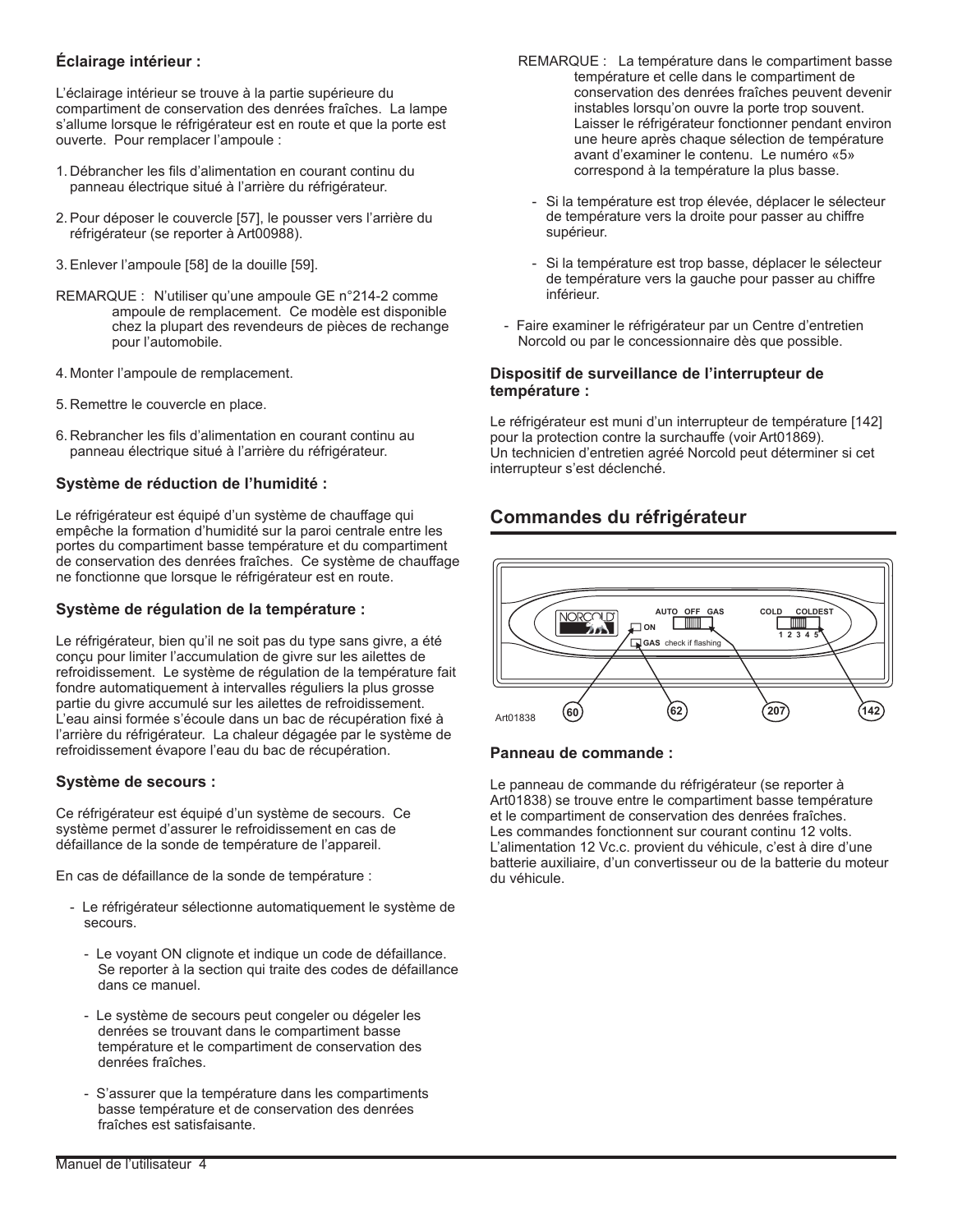Le sélecteur [207] sert pour la mise en route et l'arrêt du réfrigérateur.

- Placer le sélecteur à la position AUTO pour mettre le réfrigérateur en route en mode automatique.
- Placer le sélecteur à la position GAS pour mettre le réfrigérateur en route en fonctionnement au gaz propane.

Le sélecteur de température [142] contrôle la température du compartiment basse température et du compartiment de conservation des denrées fraîches. Le réglage de température ne change pas lorsque le mode de fonctionnement du réfrigérateur change.

- Placer le sélecteur de température à la position désirée.
- Le numéro «5» correspond à la température la plus froide.

Se reporter à la section qui traite des codes d'affichage de ce manuel.

#### **Fonctionnement en mode automatique :**

Lorsque le réfrigérateur fonctionne en mode automatique, il sélectionne automatiquement la source d'énergie la plus efficace disponible. En cours d'utilisation, si une source d'énergie plus efficace devient disponible, les commandes du réfrigérateur passent de la source actuelle à la source plus efficace de la façon suivante :

- Le premier choix est fonctionnement sur courant alternatif si du 120 Vc.a. est disponible pour le réfrigérateur.
- Le deuxième choix est fonctionnement au gaz propane si du 120 Vc.a. n'est pas disponible pour le réfrigérateur.

#### **Purge de l'air des canalisations d'alimentation en gaz propane :**

Pour des raisons de sécurité, le brûleur est conçu pour enflammer le gaz dans un temps donné. À la mise en route initiale du réfrigérateur, après stockage, ou après remplacement du réservoir de gaz propane, les canalisations d'alimentation en gaz peuvent contenir de l'air. La présence d'air dans les canalisations peut empêcher l'allumage du gaz dans le temps spécifié.

Pour purger l'air des canalisations d'alimentation en gaz propane :

- S'assurer que tous les robinets sont ouverts.
- Placer le sélecteur à la position GAS, le réfrigérateur commence une séquence de 30 secondes pour l'allumage.
	- Durant cette séquence de 30 secondes, les commandes du réfrigérateur ouvrent la soupape de sûreté d'alimentation en gaz et l'allumeur produit des étincelles.
	- Les deux voyants, ON et GAS sont allumés pendant la séquence de 30 secondes.
- Si les voyants ON [60] et GAS [62] restent allumés après 30 secondes, cela veut dire que le réfrigérateur fonctionne au gaz propane.
- Tout l'air contenu dans les canalisations d'alimentation en gaz est maintenant purgé et le mode AUTO peut être sélectionné si désiré.
- Si l'air emprisonné dans les canalisations d'alimentation en gaz interdit l'allumage du gaz dans les 30 secondes, les commandes du réfrigérateur ferment la soupape de sûreté et l'allumeur ne produit plus d'étincelles.
	- Les deux voyants ON et GAS clignotent à la fréquence d'une seconde environ.
	- Placer le sélecteur à la position OFF, puis à la position GAS et le réfrigérateur commencera une séquence de 30 secondes pour l'allumage.
- Il peut s'avérer nécessaire de recommencer la séquence de 30 secondes deux ou trois fois suivant la quantité d'air emprisonnée dans les canalisations d'alimentation en gaz.
- Si le brûleur n'enflamme pas le gaz propane après deux ou trois tentatives, ne pas insister et consulter le concessionnaire local ou un Centre d'entretien aautorisé Norcold.

#### **Allumage en mode automatique :**

Placer le sélecteur à la position AUTO.

- Le voyant ON [3] s'allume si du 120 Vc.a. est disponible pour le réfrigérateur.
	- Cela veut dire que le réfrigérateur fonctionne sur courant alternatif.
- Les voyants ON et GAS sont allumés si du 120 Vc.a. n'est pas disponible pour le réfrigérateur.
	- Cela veut dire que le réfrigérateur fonctionne au gaz propane.

Si la source d'énergie est interrompue :

- Un code de défaillance s'affiche.
- Se reporter à la section «Codes de défaillance» de ce manuel.

#### **Allumage en mode manuel :**

- Placer le sélecteur à la position GAS.
- Lorsque les voyants ON et GAS sont allumés, cela veut dire que le réfrigérateur fonctionne au gaz propane.

Si la source d'énergie est interrompue :

- Un code de défaillance s'affiche.
- Se reporter à la section «Codes de défaillance» de ce manuel.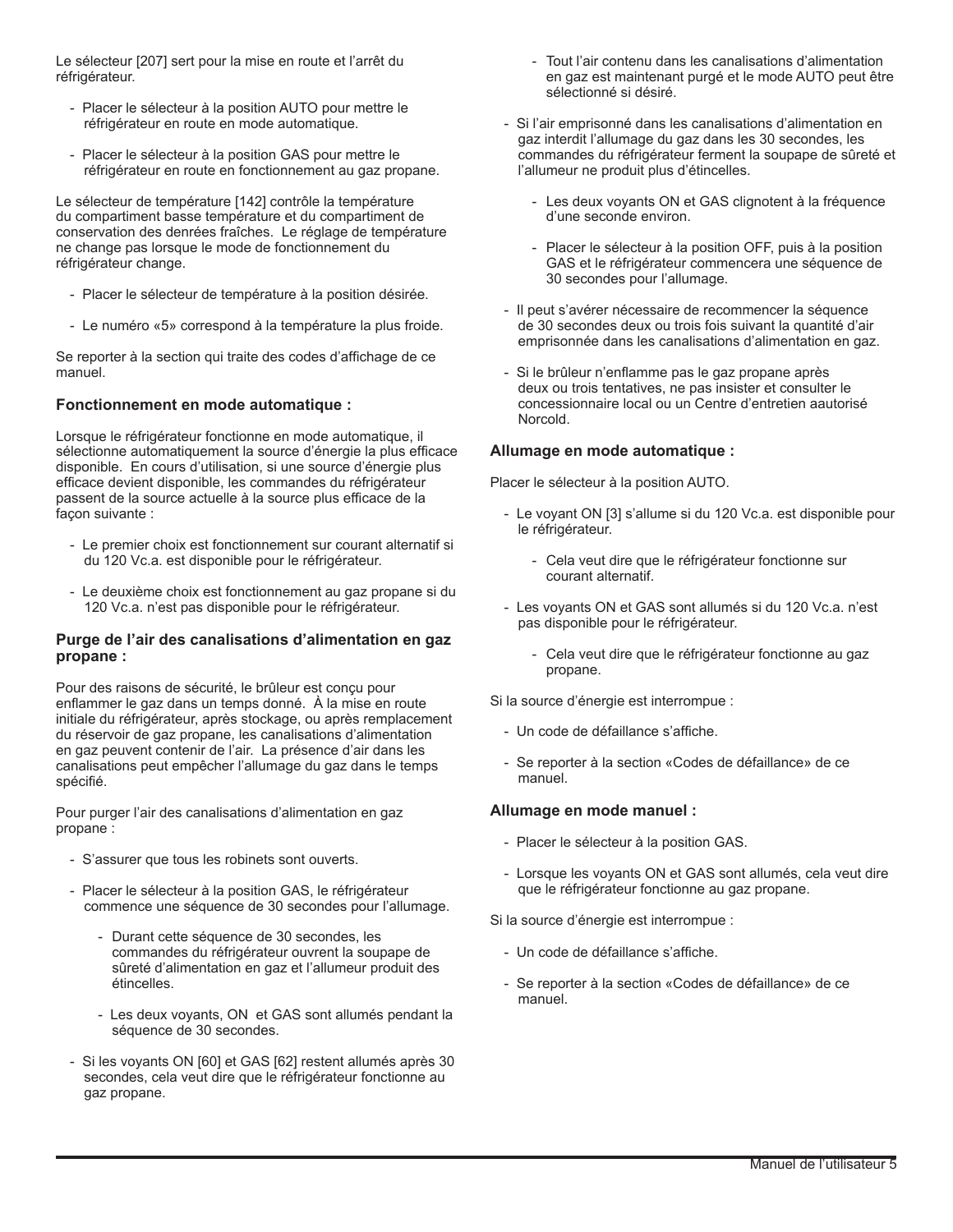### **Effets de l'altitude sur le fonctionnement au gaz propane**

Lorsque le réfrigérateur est utilisé en fonctionnement au gaz propane à une altitude supérieure à 5500 pieds au-dessus du niveau de la mer :

- La capacité de refroidissement du réfrigérateur peut se trouver affectée.
- Le brûleur peut s'éteindre.

Pour éviter ces problèmes potentiels, Norcold recommande de faire fonctionner le réfrigérateur sur courant alternatif à des altitudes supérieures à 5500 pieds au-dessus du niveau de la mer.

### **Liste des opérations d'entretien courant**

Le réfrigérateur peut fonctionner pendant de nombreuses années sans aucun problème si les opérations simples suivantes sont effectuées tous les trois à six mois.

- Conserver le compartiment de conservation des denrées fraîches et le compartiment basse température en bon état de propreté. Se reporter à «Dégivrage et nettoyage».
- Dégivrer le réfrigérateur suivant besoin. Se reporter à «Dégivrage».
- S'assurer que l'étanchéité de la porte est satisfaisante. Se reporter à «Étanchéité de la porte».
- Surveiller les changements de qualité du refroidissement qui ne sont pas la conséquence des conditions météorologiques, du chargement ou du débit du gaz. Dans ce cas, entrer en rapport avec le concessionnaire ou avec un Centre d'entretien autorisé Norcold.
- S'assurer que le gaz utilisé est du propane et non du butane ou un mélange de butane.
- En fonctionnement au gaz propane, examiner l'aspect de la flamme. Se reporter à «Vérification de l'aspect de la flamme».
- S'assurer que la circulation de l'air de la prise d'air inférieure, autour du serpentin du réfrigérateur et du condenseur et par le dispositif d'évacuation supérieur n'est pas ralentie ni bloquée.
- S'assurer que l'espace à l'arrière du réfrigérateur n'est pas encombré. Ne pas utiliser l'espace à l'arrière du réfrigérateur pour entreposer des matériaux inflammables, en particulier de l'essence et d'autres liquides et vapeurs inflammables.

### **Dégivrage**

Les ailettes de refroidissement du réfrigérateur fonctionnent à des températures de gel et il est normal qu'au contact de l'humidité de l'air elles se couvrent de givre. L'humidité à l'intérieur du réfrigérateur augmente :

- proportionnellement à la température et à l'humidité extérieures.
- lorsque des aliments frais non recouverts ou des aliments encore chauds sont placés dedans.
- d'autant plus que la ou les portes sont laissées longtemps ouvertes.
- si le réfrigérateur présente des fuites d'air.

Bien qu'il ne s'agisse pas d'un modèle sans givre, ce réfrigérateur est conçu pour limiter l'accumulation de givre sur les ailettes de refroidissement. À intervalles réguliers, le système de commande de température dégivre automatiquement les ailettes de refroidissement. L'eau qui en résulte tombe dans une cuve fixée au dos du réfrigérateur. L'eau de la cuve s'évapore ensuite sous l'effet de la chaleur du système frigorifique.

Il est normal que du givre s'accumule à l'intérieur du congélateur. Un réfrigérateur trop givré risque de ne pas donner d'aussi bons résultats. Dégivrer le réfrigérateur et le congélateur aussi souvent que nécessaire :

- Sortir tous les aliments du réfrigérateur.
- Éteindre le réfrigérateur.
- REMARQUE : Le dégivrage rend beaucoup d'eau dans le réfrigérateur.
- Retirer le tuyau de vidange de la cuvette d'égouttage, à l'arrière du réfrigérateur.
- Placer le tuyau de vidange dans un récipient d'au moins un demi-gallon pour récupérer l'eau.
- Placer des serviettes sèches (etc.) à l'intérieur du réfrigérateur et du congélateur pour absorber le givre fondu.



- **AVERTISSEMENT :** Des températures élevées peuvent entraîner la distorsion ou la fonte des surfaces intérieures du réfrigérateur. Ne pas utiliser de récipients d'eau TRÈS CHAUDE, de sèche-cheveux ou d'autres dispositifs à haute température pour dégivrer le réfrigérateur. Ne pas employer d'objets durs ou tranchants pour enlever le givre. L'intérieur du réfrigérateur risquerait d'être endommagé. **!**
- Pour obtenir un dégivrage plus rapide, placer des récipients d'eau CHAUDE dans le réfrigérateur et dans le congélateur.
- Enlever les serviettes humides (etc.) et sécher l'intérieur.
- Retirer le tuyau de vidange du grand récipient et le replacer dans la cuvette d'égouttage.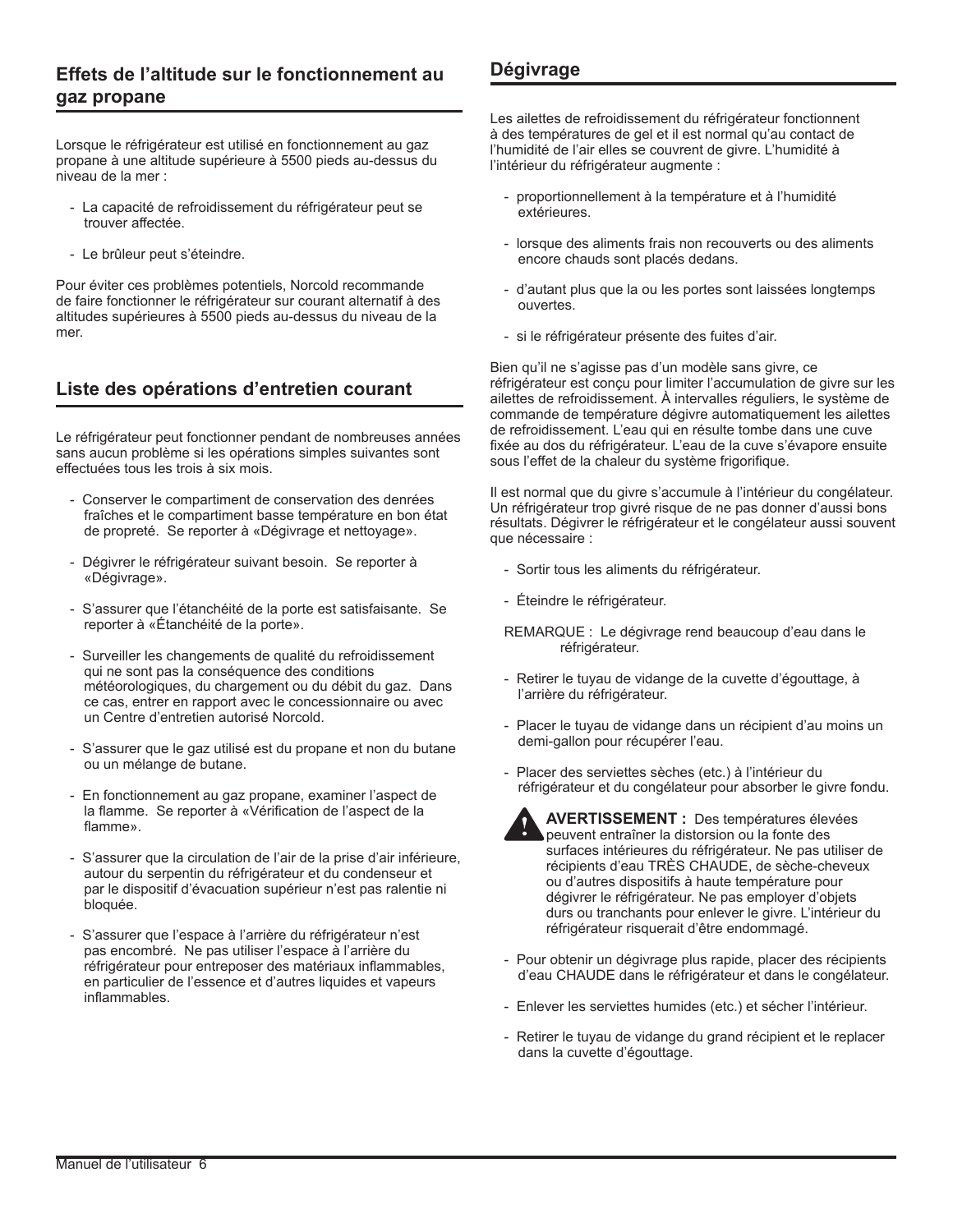- Retirer le grand récipient de l'enceinte.
- Remettre le réfrigérateur en route.
- Laisser le réfrigérateur se refroidir.
- Remettre tous les aliments dans le réfrigérateur.

### **Nettoyage :**

Il est recommandé de nettoyer le réfrigérateur après le dégivrage.Nettoyer l'intérieur du réfrigérateur aussi souvent que cela est nécessaire pour éviter les odeurs.

- Vider le réfrigérateur.
	- **REMARQUE : Ne pas utiliser de produits de nettoyage abrasifs, de produits chimiques ni de tampons à récurer car ils peuvent endommager l'intérieur du réfrigérateur.**
- Nettoyer l'intérieur avec une solution d'eau tiède et de détergent liquide pour vaisselle.
- Rincer avec une solution d'eau claire et de bicarbonate de soude.
- Sécher avec un chiffon propre.
- Remplir le réfrigérateur.

#### Plateau de dégivrage :

Pour retirer le plateau de dégivrage et pour le nettoyer, procéder comme suit :

- Tirer sur la clayette pour la sortir du réfrigérateur.
- S'assurer que le plateau de dégivrage ne contient plus d'eau.
- Retirer le plateau de dégivrage du tuyau de vidange.
- Tirer sur le plateau de dégivrage pour le sortir des fentes de la caisse du réfrigérateur.
- Nettoyer le plateau de dégivrage.
- Pousser le plateau de dégivrage pour le remettre en place dans les fentes de la caisse du réfrigérateur.
- Pousser le plateau de dégivrage en place dans le tuyau de vidange.
- Remettre la clayette métallique en place dans sa position d'origine.

### **Étanchéité des portes :**

Vérifier l'étanchéité des portes.

L'intérieur du réfrigérateur peut givrer lorsque l'étanchéité de l'une ou l'autre porte n'est pas satisfaisante. S'assurer que les portes ferment correctement (se reporter à Art00980). :

- Placer un morceau de papier de la taille et de l'épaisseur d'un billet de banque entre le réfrigérateur et la porte, puis fermer la porte, et ce, pour les deux portes.
- Tirer doucement le morceau de papier.
	- Il doit se produire une légère résistance entre l'armoire du réfrigérateur et le joint de porte.
	- Répéter l'opération des quatre côtés de la porte.
	- Si le morceau de papier sort sans résistance, c'est que l'étanchéité n'est pas bonne.
	- Consulter le concessionnaire ou un Centre d'entretien autorisé Norcold pour corriger l'étanchéité de la porte.

### **Liste des opérations d'entretien**

Il est important de lire attentivement et de bien comprendre cette partie du manuel qui traite de l'entretien.

**REMARQUE : Norcold ne saurait être tenu pour responsable de l'installation, de la modification, de l'entretien et de l'entretien courant effectués par quiconque qui ne serait pas un concessionnaire véhicules de plaisance qualifié ou un Centre d'entretien autorisé Norcold.**

Les vérifications de bon état et de sécurité suivantes doivent être effectuées par un concessionnaire véhicules de plaisance qualifié ou par un Centre d'entretien autorisé Norcold :

- Examiner l'état des conduites d'alimentation en gaz et rechercher les fuites.
	- Remplacer ou réparer suivant besoin.
- S'assurer que la pression du gaz propane est de 11 pouces de colonne d'eau.
	- Régler la pression suivant besoin.
- S'assurer que le joint de compression est complet et intact.
	- Remplacer ou réparer suivant besoin.
- S'assurer que le brûleur et l'orifice du brûleur sont propres.
	- Nettoyer suivant besoin.
- S'assurer que l'écartement des électrodes est compris entre 1/8 et 3/16 pouce
	- Régler l'écartement suivant besoin.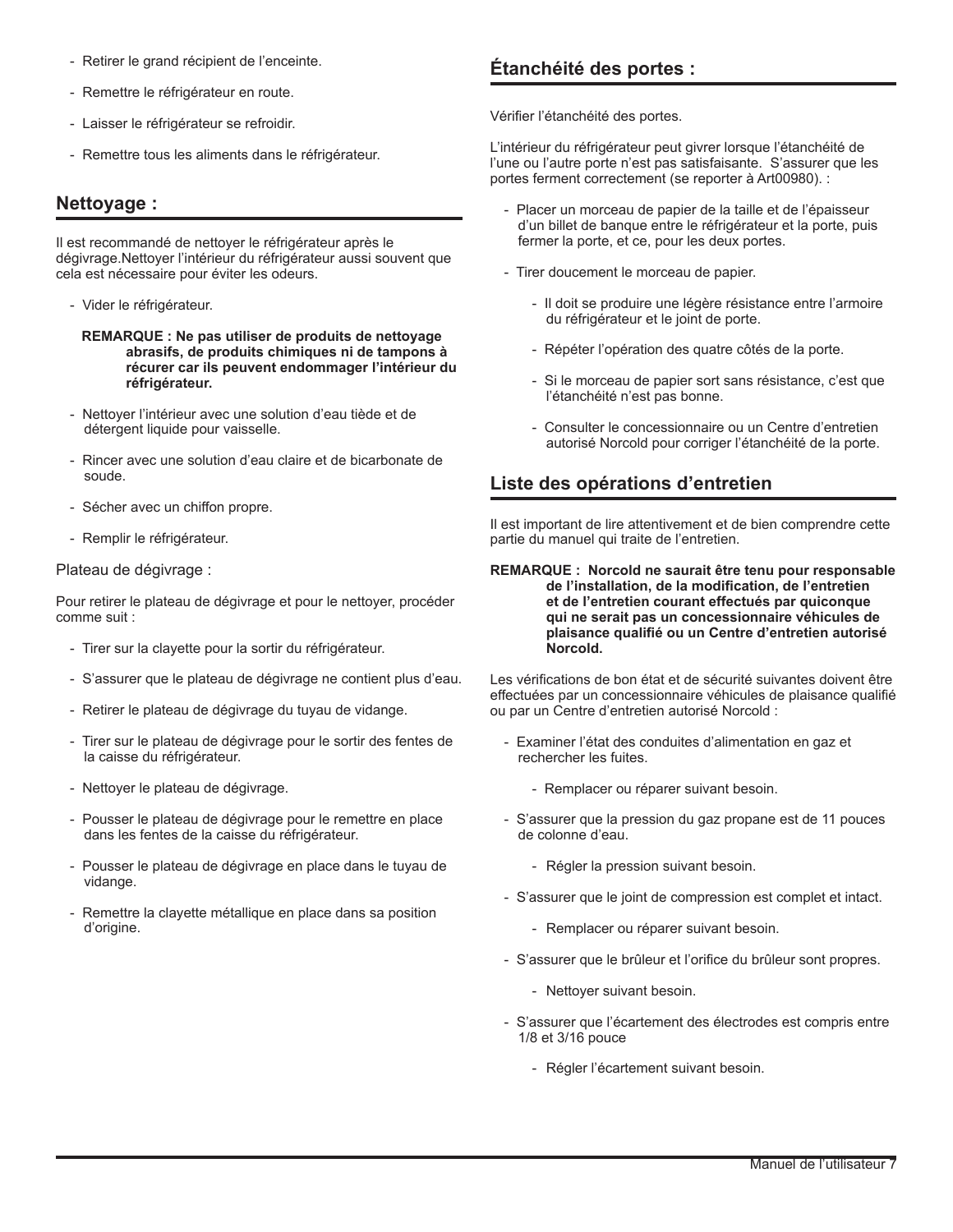- S'assurer que la tension C.A. est comprise entre 108 et 132 volts et la tension C.C. entre 10,5 et 15,4 volts
- S'assurer que l'extrémité du thermocouple est propre et sécuritaire.
- S'assurer que l'espace à l'arrière du réfrigérateur ne sert pas à entreposer des matériaux combustibles, de l'essence ou d'autres liquides ou vapeurs inflammables.

### **Période d'arrêt prolongé du réfrigérateur**

Avant d'entreposer le réfrigérateur pour une période d'arrêt prolongé (hors saison d'utilisation) :

- Dégivrer et nettoyer l'intérieur du réfrigérateur.
- Fermer les portes avec le verrou de stockage.

Avant de remettre en route le réfrigérateur après une période d'arrêt prolongé :

- Vérifier que les orifices de mise à l'air libre, le conduit de fumée, le brûleur, l'orifice du brûleur, et le passage d'air de ventilation ne sont pas obstrués.

### **Entretien du réfrigérateur**

#### **Aspect de la flamme :**

Le réfrigérateur étant en fonctionnement au gaz propane, examiner l'aspect de la flamme :

- Ouvrir la prise d'air inférieure.
- Placer le sélecteur de température à la position correspondant à la température la plus BASSE.



**ATTENTION :** Le couvercle du logement du brûleur peut être chaud. Porter des gants pour éviter les peut être chaud. Porter des gants pour éviter les brûlures.

- Ouvrir la porte du logement du brûleur en enlevant la vis.
- Examiner la flamme [75] (se reporter à Art01605).
	- La partie intérieure de la flamme doit être bleu foncé et l'extérieur doit être d'un bleu plus clair, la forme doit être constante et stable.
	- Si la flamme est jaune ou de forme erratique et instable, entrer en rapport avec le concessionnaire ou un Centre d'entretien autorisé Norcold.
- S'assurer que la flamme ne touche pas l'intérieur du conduit de fumée [76].
- Si la flamme touche l'intérieur du conduit de fumée, entrer en rapport avec le concessionnaire ou un Centre d'entretien autorisé Norcold.
- Fermer la porte du logement du brûleur.

#### **Dépose et nettoyage de l'orifice du brûleur :**

Cette opération doit être effectuée par le concessionnaire ou un Centre d'entretien autorisé Norcold.

Pour déposer et nettoyer l'orifice du brûleur (se reporter à Art00956) :

- Fermer le robinet du réservoir de gaz.
- Placer le sélecteur à la position OFF pour arrêter le réfrigérateur.



**ATTENTION :** Le couvercle du logement du brûleur peut être chaud. Porter des gants pour éviter les brûlures.

- Ouvrir la prise d'air inférieure.
- Déposer l'égouttoir en enlevant la vis.
- Enlever la vis de retenue du couvercle du logement du brûleur et déposer le couvercle.



**MISE EN GARDE :** Pour éviter des fuites de gaz propane toujours possibles, toujours utiliser deux clés pour desserrer et resserrer la conduite d'alimentation en gaz au robinet d'arrêt manuel du réfrigérateur.

- Enlever l'écrou évasé de l'orifice équipé [77] (se reporter à Art00956).
- Déposer l'orifice équipé du brûleur [78].



**MISE EN GARDE :** Ne pas essayer de séparer l'orifice [79] de son support [80] lors du nettoyage. La séparation endommagera l'orifice et le joint et peut créer une fuite de gaz propane. Le gaz propane peut s'enflammer ou exploser avec pour conséquence des blessures graves, voire la mort. Ne pas nettoyer l'orifice à l'aide d'une épingle ou de tout autre objet.

- Nettoyer l'orifice équipé avec de l'air comprimé et de l'alcool uniquement.
- Remonter l'orifice équipé sur le brûleur en utilisant une clé.
- Monter l'écrou évasé sur l'orifice équipé.
- Inspecter tous les raccords et rechercher les fuites.
- Nettoyer le logement du brûleur.
- Remonter le couvercle du logement du brûleur.
- Remonter l'égouttoir.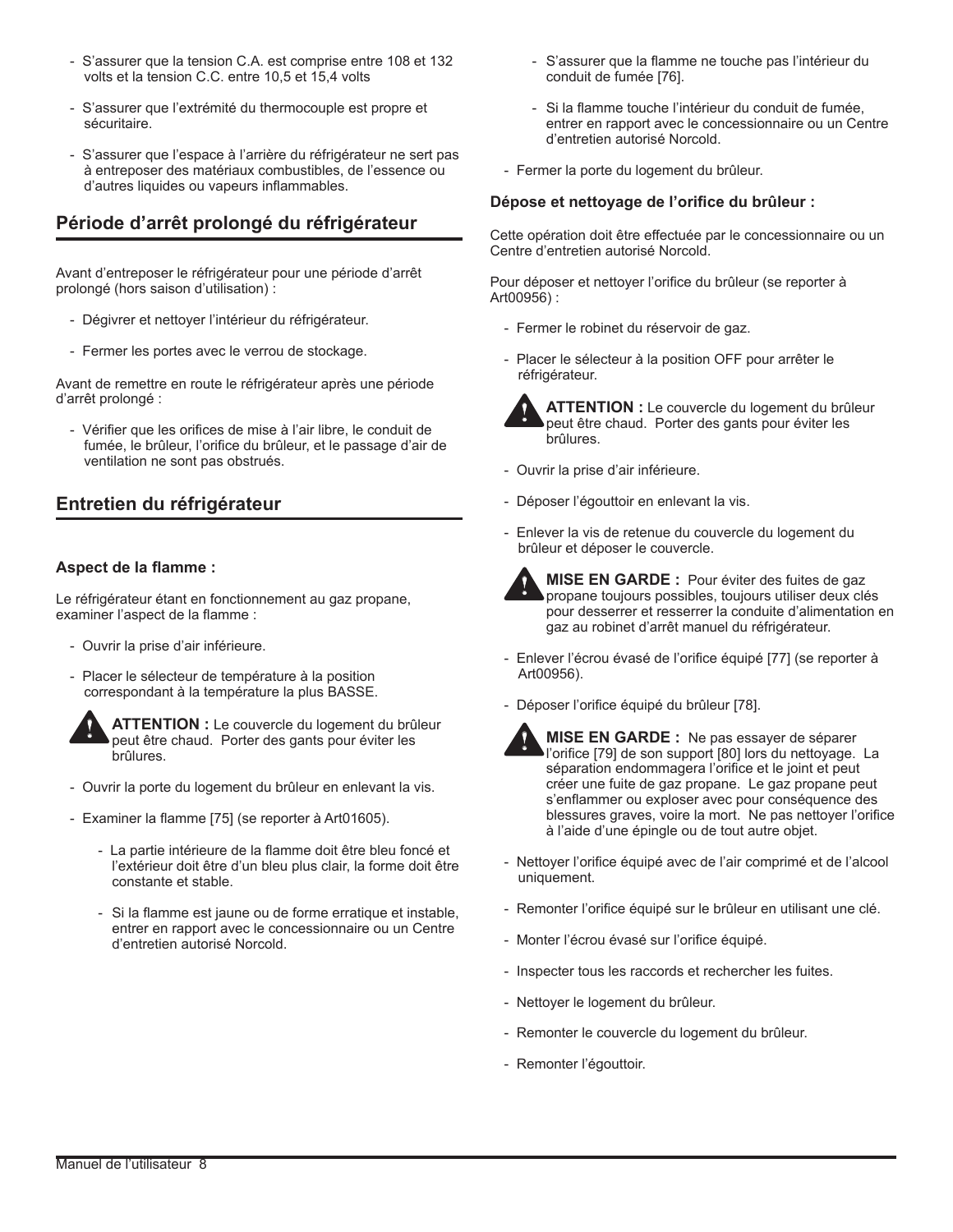### **Enlèvement du réfrigérateur Remontage du réfrigérateur**

Cette opération doit être faite par le concessionnaire ou un Centre d'entretien autorisé Norcold.



**ATTENTION :** L'arrière du réfrigérateur comporte des bords effilés et des angles. Pour éviter les coupures et l'érosion de la peau pendant l'opération, être très attentif et porter des gants résistant aux coupures.

1. Fermer le robinet du réservoir de gaz propane.



.

**MISE EN GARDE :** Pour éviter les fuites de gaz propane toujours possibles, toujours utiliser deux clés pour serrer et desserrer la conduite d'alimentation en gaz du réfrigérateur.

- 2. Débrancher le cordon(s) d'alimentation en courant alternatif.
- 3. Débrancher le câblage C.C. du réfrigérateur.
	- Mettre un repère sur les câbles C.C. afin de les rebrancher au bon endroit.
	- Enlever le fusible C.C. ou enlever le câblage C.C de la batterie ou du convertisseur du véhicule.
	- Déposer le câblage C.C. du réfrigérateur.
- 4. Ouvrir la prise d'air inférieure et débrancher la conduite d'alimentation en gaz du raccord sur la cloison du réfrigérateur
- 5.Enlever les bouchons plastique des rebords de montage du réfrigérateur.
- 6.Enlever les vis du rebord de montage à l'arrière du réfrigérateur.
- 7.Enlever les vis des rebords de montage supérieur et inférieur à l'avant du réfrigérateur.
- 8.Sortir le réfrigérateur de son logement.

Cette opération doit être effectué par le concessionnaire ou un Centre d'entretien autorisé Norcold.



**MISE EN GARDE :** S'assurer que le joint de combustion est en parfait état, est correctement en place autour des rebords de montage du réfrigérateur et se trouve entre les rebords de montage et la paroi du logement. Un joint de combustion incomplet peut laisser les fumées toxiques s'infiltrer dans le lieu de séjour du véhicule. L'inhalation de fumées toxiques peut entraîner des étourdissements, des nausées ou, dans les cas extrêmes, la mort.

- 1.Pousser le réfrigérateur à fond dans le logement.
- 2. Installer les vis par le rebord de montage supérieur puis par le rebord de montage inférieur à l'avant du réfrigérateur.
- 3. Installer les vis par le rebord de montage à l'arrière du réfrigérateur.
- 4. Mettre les bouchons plastique en place dans les rebords de montage du réfrigérateur.



**!**

**MISE EN GARDE :** Pour éviter les fuites de propane toujours possibles, toujours utiliser deux clés pour serrer et desserrer les raccords des conduites d'alimentation en gaz.

- 5.Brancher la conduite d'alimentation en gaz au raccord sur la cloison du réfrigérateur.
- 6. Ouvrir le robinet du réservoir de propane.



**MISE EN GARDE :** Éviter le contact entre la solution utilisée pour la recherche de fuites et les composants électriques. Beaucoup de liquides sont conducteurs et peuvent causer un choc électrique, des courts-circuits, et éventuellement provoquer un incendie.

- 7. Inspecter la conduite d'alimentation en gaz et rechercher les fuites.
- 8.Brancher le câblage C.C. au réfrigérateur.
	- Installer le fusible C.C. ou raccorder le câblage C.C. à la batterie ou au convertisseur.
	- Brancher les fils C.C. du réfrigérateur.
- 9.Brancher le cordon d'alimentation C.A. noir dans la prise.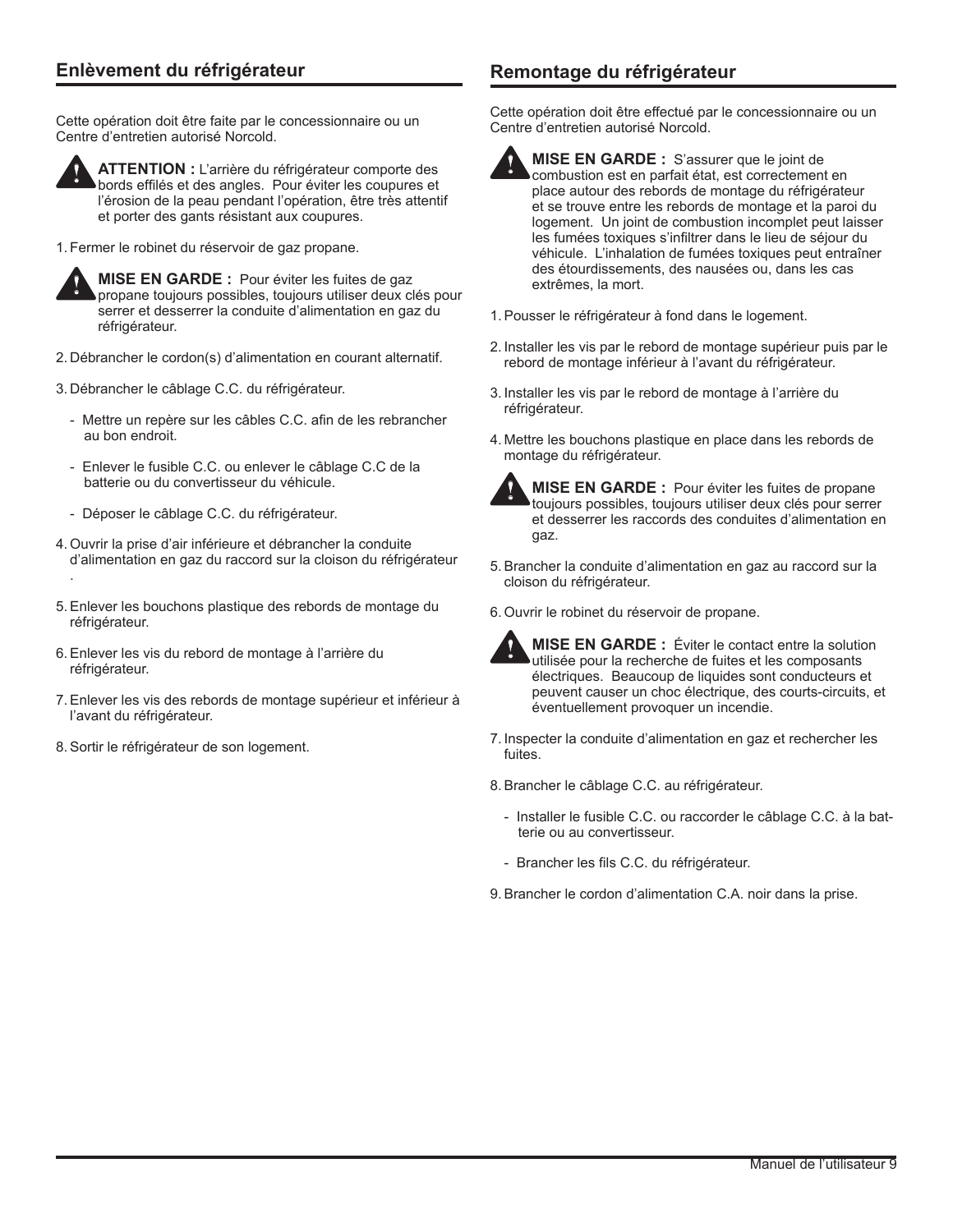Désignation des repères du schéma de câblage Art01773 : Désignation des repères du schéma électrique Art01774 :

| F Dispositif de chauffage, cloison de séparation |
|--------------------------------------------------|
|                                                  |
|                                                  |
|                                                  |
|                                                  |
|                                                  |
|                                                  |
|                                                  |
|                                                  |
|                                                  |
|                                                  |
|                                                  |
|                                                  |
|                                                  |
|                                                  |
|                                                  |
|                                                  |

### **Pièces de rechange**

Les pièces de rechange peuvent être achetées chez le concessionnaire de véhicules de plaisance local ou dans un Centre d'entretien autorisé Norcold.

### **Codes d'affichage**

| Voyant et état     | <b>Signification</b>            |
|--------------------|---------------------------------|
| Voyant ON allumé.  | Le réfrigérateur fonctionne sur |
| Voyant GAS éteint. | courant alternif.               |
| Voyant ON allumé.  | Le réfrigérateur fonctionne au  |
| Voyant GAS allumé. | propane.                        |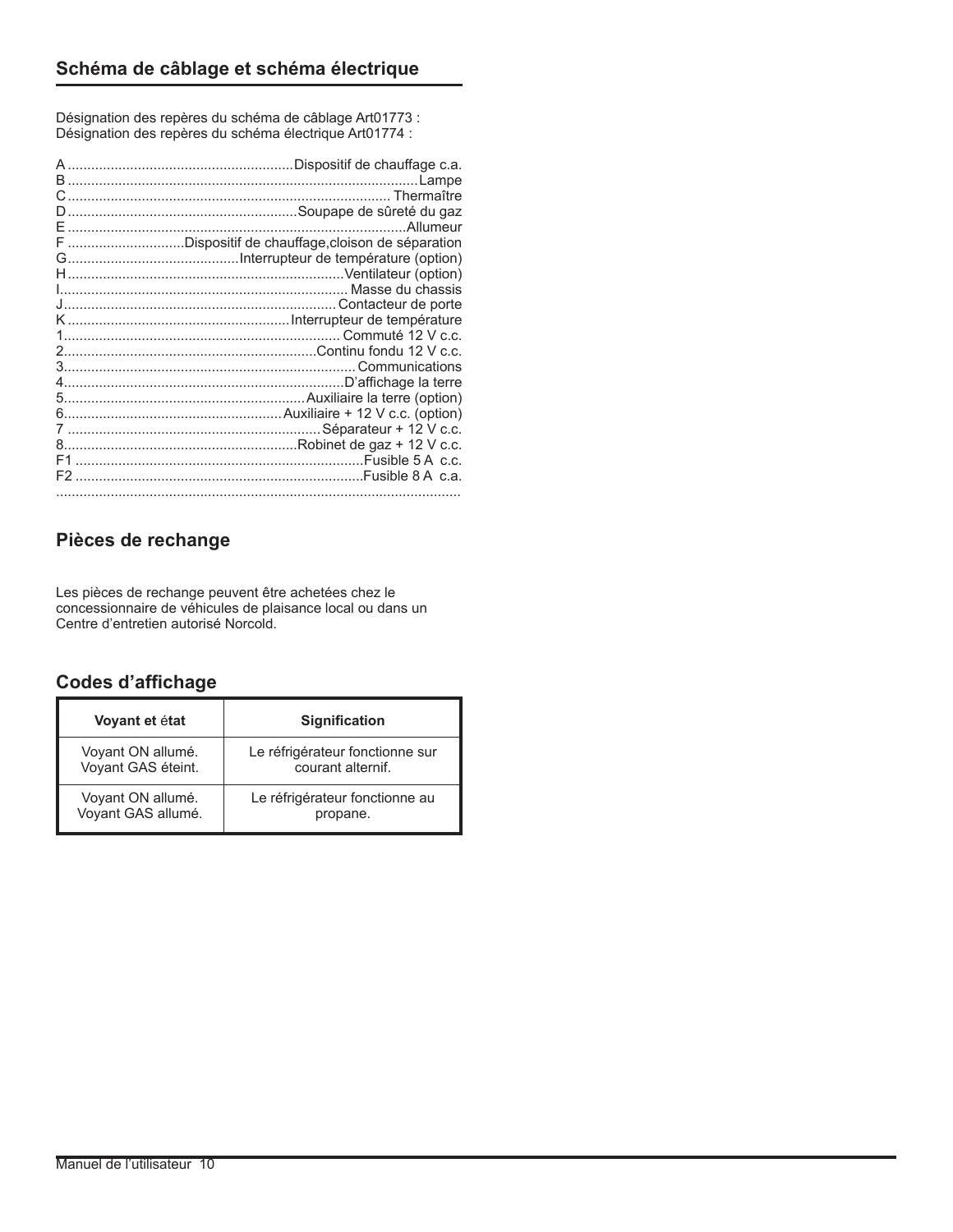### **Codes de défaillance**

| Voyant et état                                                                            | <b>Signification</b>                                                                                                                                                                        | <b>Actions correctives</b>                                                                                                                                                                                                                                                                                                                                                                                                                                                                                 |
|-------------------------------------------------------------------------------------------|---------------------------------------------------------------------------------------------------------------------------------------------------------------------------------------------|------------------------------------------------------------------------------------------------------------------------------------------------------------------------------------------------------------------------------------------------------------------------------------------------------------------------------------------------------------------------------------------------------------------------------------------------------------------------------------------------------------|
| Vayant ON éteint.                                                                         | La tension C.C. n'est pas<br>disponble au panneau du<br>réfrigérateur ou le réfrigérateur<br>est arrêté.                                                                                    | Vérifier que:<br>- Le réfrigérateur est en route.<br>- Le système de charge de la batterie du véhicule est<br>opérationnel.<br>- Le convertisseur C.A./C.C. est opérationnel (s'il existe).<br>- Entrer en rapport avec le concessionnaire ou un Centre<br>d'entretien aoutrisé Norcold.                                                                                                                                                                                                                   |
| Les voyants ON et GAS<br>clignotent un coup à la seconde<br>environ.                      | Aucune source d'énergie<br>n'est disponible. La tension<br>C. A. n'est pas disponible (ou<br>le réfrigérateur est en mode<br>gaz manuel) et le brûleur ne<br>s'allume ou ne se rallume pas. | Si en mode automatique, vérifier que:<br>- Le réfrigérateur est branché dans une prise qui<br>fonctionne.<br>- Le fusible ou le disjoncteur du vehiculé est intact.<br>- La generatrice du vehicule est operationnelle (si elle<br>existe).<br>En n'importe quel mode, vérifier que:                                                                                                                                                                                                                       |
|                                                                                           |                                                                                                                                                                                             | - La conduite d'alimentation en gaz propane est<br>purgée. Se reporter à "Purge de l'air des canalisations<br>d'alimentation en gaz propane" de ce manuel.<br>- Le robinet du réservoir de propane est ouvert.<br>- La pression du gaz est correcte.<br>- Le robinet d'arrêt manuel du réfrigérateur set ouvert.<br>- Réenclencher en plaçant le sélecteur sur OFF, puis sur<br>AUTO ou GAS.<br>- Entrer en rapport avec le concessionnaire ou un Centre<br>d'entretien aoutrisé Norcold.                  |
| Voyant ON allumé, le voyant<br>GAS clignote un coup à la<br>seconde environ.              | Le brûleur ne s'allume ou ne se<br>rallume pas. Le réfrigérateur<br>est "sans gaz", la tension C.A.<br>est rétablie et le réfrigérateur<br>fontionne sur C.A.                               | Vérifier que:<br>- La conduite d'alimentation en gaz propane est<br>purgée. Se reporter à "Purge de l'air des canalisations<br>d'alimentation en gaz propane" de ce manuel.<br>- Le robinet du réservoir de propane est ouvert.<br>- La pression du gaz est correcte.<br>- Le robinet d'arrêt manuel du réfrigérateur set ouvert.<br>- Réenclencher en plaçant le sélecteur sur OFF, puis sur<br>AUTO ou GAS.<br>- Entrer en rapport avec le concessionnaire ou un Centre<br>d'entretien aoutrisé Norcold. |
| Voyant ON allumé, s'èteint<br>1 fois toutes les 3 secondes<br>environ.                    | Sonde de température<br>défectueuse. Le réfrigérateur<br>fonctionne sur le système de<br>secours.                                                                                           | Aucune action corrective par l"utilisateur/propriétaire.<br>Entrer en rapport avec le concessionnaire ou un Centre<br>d'entretien aoutrisé Norcold.                                                                                                                                                                                                                                                                                                                                                        |
| Voyant ON allumé, s'èteint<br>3 fois toutes les 3 secondes<br>environ. Voyant GAS allumé. | Dispositif de chauffage C.A.<br>défectueux. Le réfrigérateur<br>fonctionnera sur propane<br>uniquement.                                                                                     | Aucune action corrective par l"utilisateur/propriétaire.<br>Entrer en rapport avec le concessionnaire ou un Centre<br>d'entretien aoutrisé Norcold.                                                                                                                                                                                                                                                                                                                                                        |
| Voyant ON allumé, s'èteint<br>4 fois toutes les 3 secondes<br>environ.                    | Défailliance du système de<br>commande du réfrigérateur.                                                                                                                                    | Aucune action corrective par l"utilisateur/propriétaire.<br>Entrer en rapport avec le concessionnaire ou un Centre<br>d'entretien aoutrisé Norcold.                                                                                                                                                                                                                                                                                                                                                        |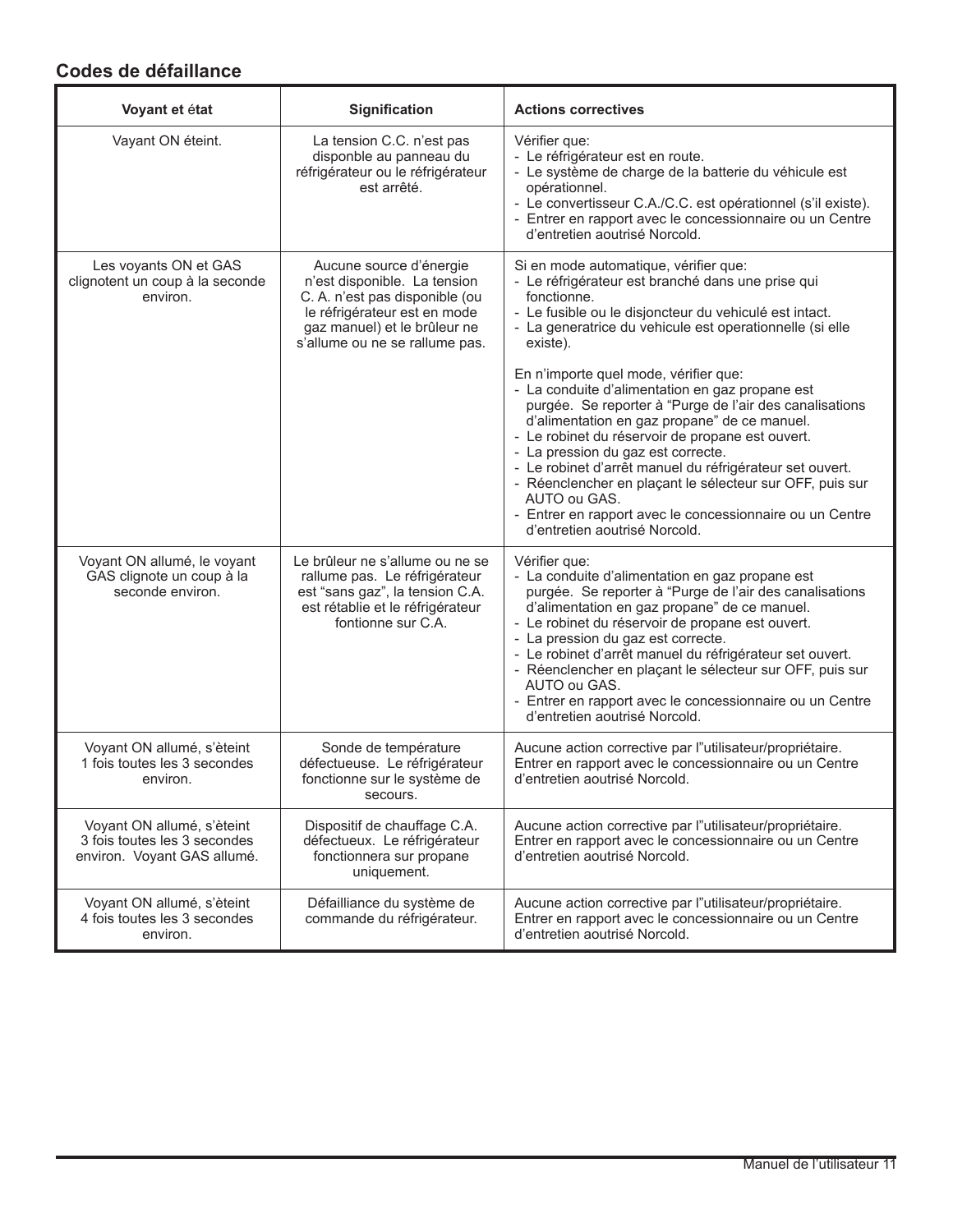